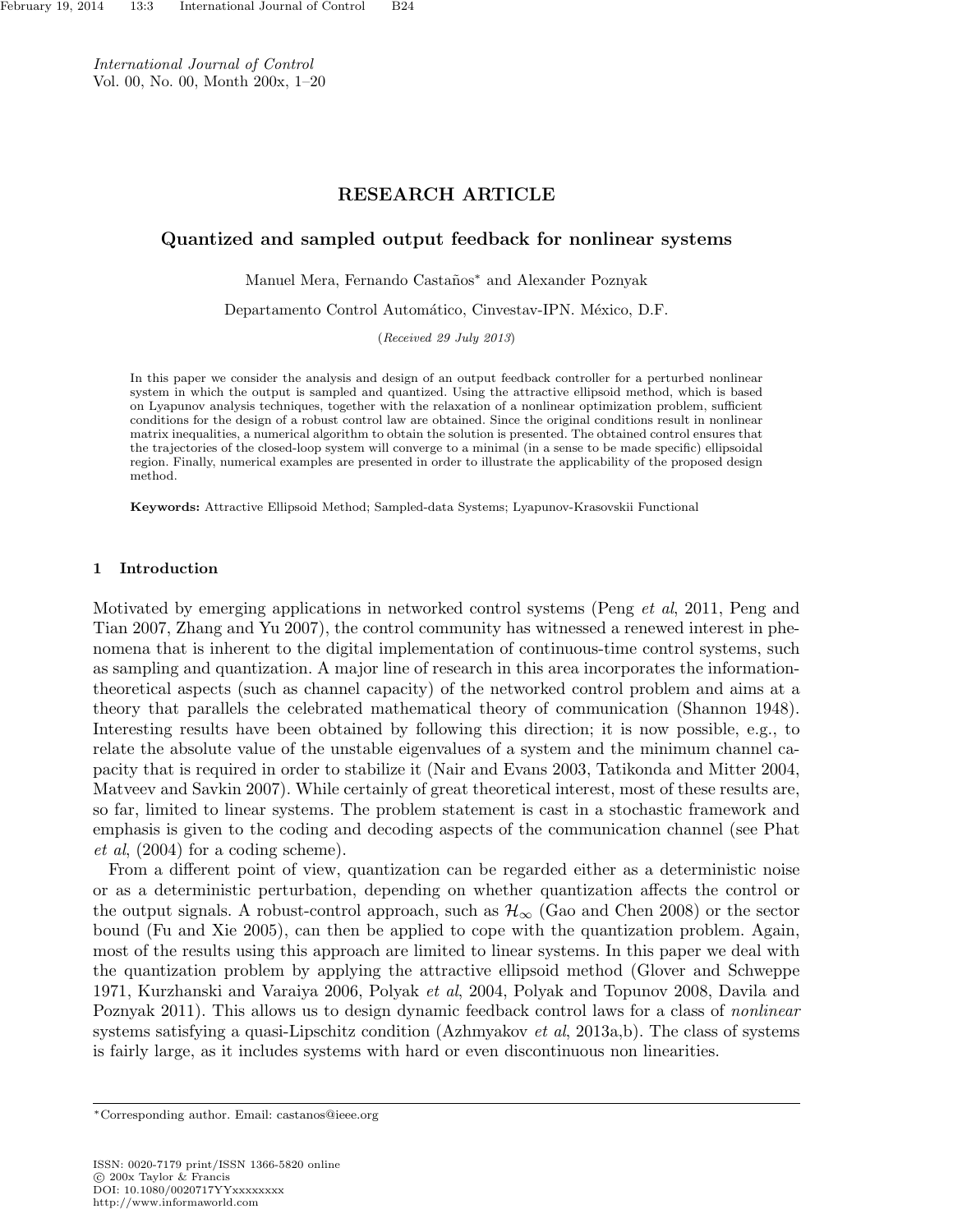We consider static and time-invariant quantizers. Because of its time-invariance nature, the required quantizer has an infinite number of quantization levels and practical stability is obtained instead of asymptotic stability (see Brockett and Liberzon (2000) for a finite dynamic quantizer achieving asymptotic stability). The attractive ellipsoid method delivers an estimated region of convergence in the form of an ellipsoid. Using numerical methods, a controller is chosen with a clear performance criterion: to minimize the size of such ellipsoid.

To deal with the sampling problem, it is typically assumed that the system is already in discrete-time form. We do not make such assumption. In the spirit of Tian *et al.* (2008) and Fridman and Dambrine (2009), we consider continuous-time systems and approach the sampling problem from a time-delay systems perspective. To compute the aforementioned ellipsoid, we construct a Lyaunov-Krasovskii functional instead of the usual Lyapunov function. In this regard, the present work can be seen as an extension of the work presented in Mera et al, (2009) to the case when quantization phenomena are present.

**Paper structure** The problem is formally stated in the following section. Section 3 states conditions for a given ellipsoid to be attractive with respect to the closed-loop dynamics arising from the proposed controller. A sub-optimal algorithm for the minimization of such ellipsoid is given in Section 4. Numerical examples are given in Section 5. Conclusions can be found in Section 6.

## 2 Problem Formulation

Consider the nonlinear system

$$
\dot{x}(t) = f(t, x(t)) + Bu(t) + v_x(t) , \qquad (1)
$$

where  $x(t) \in \mathbb{R}^n$ ,  $u(t) \in \mathbb{R}^m$  and  $v_x(t) \in \mathbb{R}^n$  are, respectively, the state vector, control input and perturbation at time  $t \in \mathbb{R}_+$ . We use the following model to describe a noisy, sampled and quantized output:

$$
\bar{y}(t) = Cx(t) + \omega_y(t) , \qquad (2a)
$$

$$
\bar{y}(t) = \sum_{t_k} \bar{\bar{y}}(t_k) \chi_{[t_k, t_{k+1})}(t) , \qquad (2b)
$$

$$
y(t) = \pi(\bar{y}(t)) . \tag{2c}
$$

The vector  $\omega_y(t) \in R^q$  in (2a) is the deterministic noise. The symbol  $\chi_{[t_k,t_{k+1})}$  in (2b) denotes the characteristic function of the time interval  $[t_k, t_{k+1}),$  i.e.,

$$
\chi_{[t_k,t_{k+1})}(t) := \begin{cases} 1 & \text{if } t \in [t_k, t_{k+1}) \\ 0 & \text{otherwise} \end{cases}, \quad k = 0, 1, 2, \dots
$$

Thus,  $\bar{y}: \mathbb{R}_+ \to \mathbb{R}^q$  is the piecewise constant function which is obtained by sampling and holding  $\bar{y}$  at the discrete instants  $t_k$ . The actual system output at time t is  $y(t) \in \mathbb{R}^q$ , and is obtained by quantizing the sampled signal  $\bar{y}$ . Formally: Let  $Y \subset \mathbb{R}^q$  be a countable set of possible output values. Then,  $\pi : \mathbb{R}^q \to Y$  in (2c) is defined as a projection operator, i.e., as an operator that satisfies  $\pi \circ \pi(\bar{y}) \equiv \pi(\bar{y})$ . The image of  $\pi$  is a discrete subset of  $\mathbb{R}^q$ . The components of the measurable output  $y(t)$  have the form as they are depicted in Fig. 1.

Let us now formulate our basic assumptions.

Assumption 2.1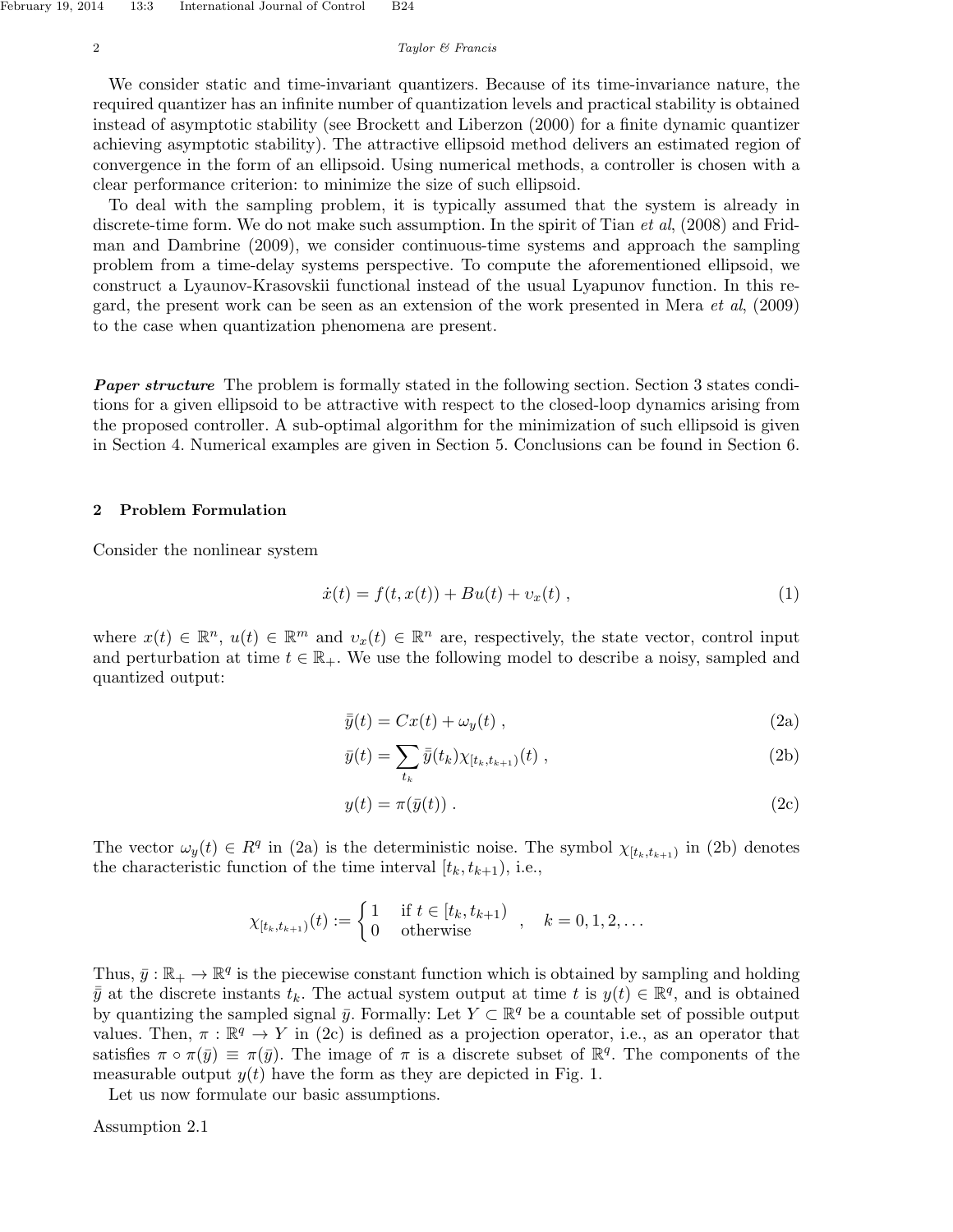#### International Journal of Control 3



Figure 1. The components of the measurable output.

(i) The perturbation and noise are unknown but bounded. More precisely, there are known positive definite matrices  $Q_x \in \mathbb{R}^n$  and  $Q_y \in \mathbb{R}^q$  such that

$$
||v_x(t)||_{Q_x}^2 + ||\omega_y(t)||_{Q_y}^2 \le 1 \quad \text{for all } t \in \mathbb{R}_+ \,. \tag{3}
$$

Here,  $\|\cdot\|_{Q_x}$  and  $\|\cdot\|_{Q_y}$  are weighted norms given by  $Q_x$  and  $Q_y$ .

(ii) The function  $f$  is also unknown but satisfies the quasi-Lipschitz bound

$$
||f(t,x) - Ax(t)||_{Q_x}^2 \le \delta + ||x(t)||_Q^2 \quad \text{for all } (t,x) \in \mathbb{R}^+ \times \mathbb{R}^n ,
$$
 (4)

where  $\delta > 0$  is a scalar and  $Q > 0$  and A are known  $(n \times n)$ -dimensional matrices.

- (iii) The pair  $(A, B)$  is stabilizable and  $(A, C)$  is detectable.
- (iv) The sampling intervals need not be regular, but there exists a maximum sampling interval

$$
h := \max_{k} |t_{k+1} - t_k|.
$$

(v) The quantization error is bounded, i.e., the positive scalar

$$
c := \max_{\bar{y} \in \mathbb{R}^q} \|\pi(\bar{y}) - \bar{y}\|_{Q_y}^2 \tag{5}
$$

is finite.

Notice that (4) is not restrictive and comprises a large class of unknown nonlinear functions (Azhmyakov et al, 2013a,b). By defining the auxiliary function  $\omega_x(t) := v_x(t) + f(t, x(t)) Ax(t)$ , we can rewrite (1) in the quasi-linear format

$$
\dot{x}(t) = Ax(t) + Bu(t) + \omega_x(t) . \qquad (6)
$$

Condition (iii) then becomes natural. We assume (5) for simplicity but, as kindly pointed out by an anonymous reviewer, the sampling scenario can be extended to the case of mixed (linear/logarithmic) quantization:  $\max_{\bar{y}\in\mathbb{R}^q} \|\pi(\bar{y}) - \bar{y}\|_{Q_y}^2 \leq c + \|\bar{y}\|^2$ .

We approach the partial-information problem using a conventional Luenberger observer

$$
\dot{\hat{x}}(t) = A\hat{x}(t) + Bu(t) + L(y(t) - C\hat{x}(t)),
$$
\n(7)

where  $L \in \mathbb{R}^{n \times q}$  is the observer gain. The control law is taken as

$$
u(t) = K\hat{x}(t) \t{,} \t(8)
$$

with  $K \in \mathbb{R}^{m \times n}$  the control gain.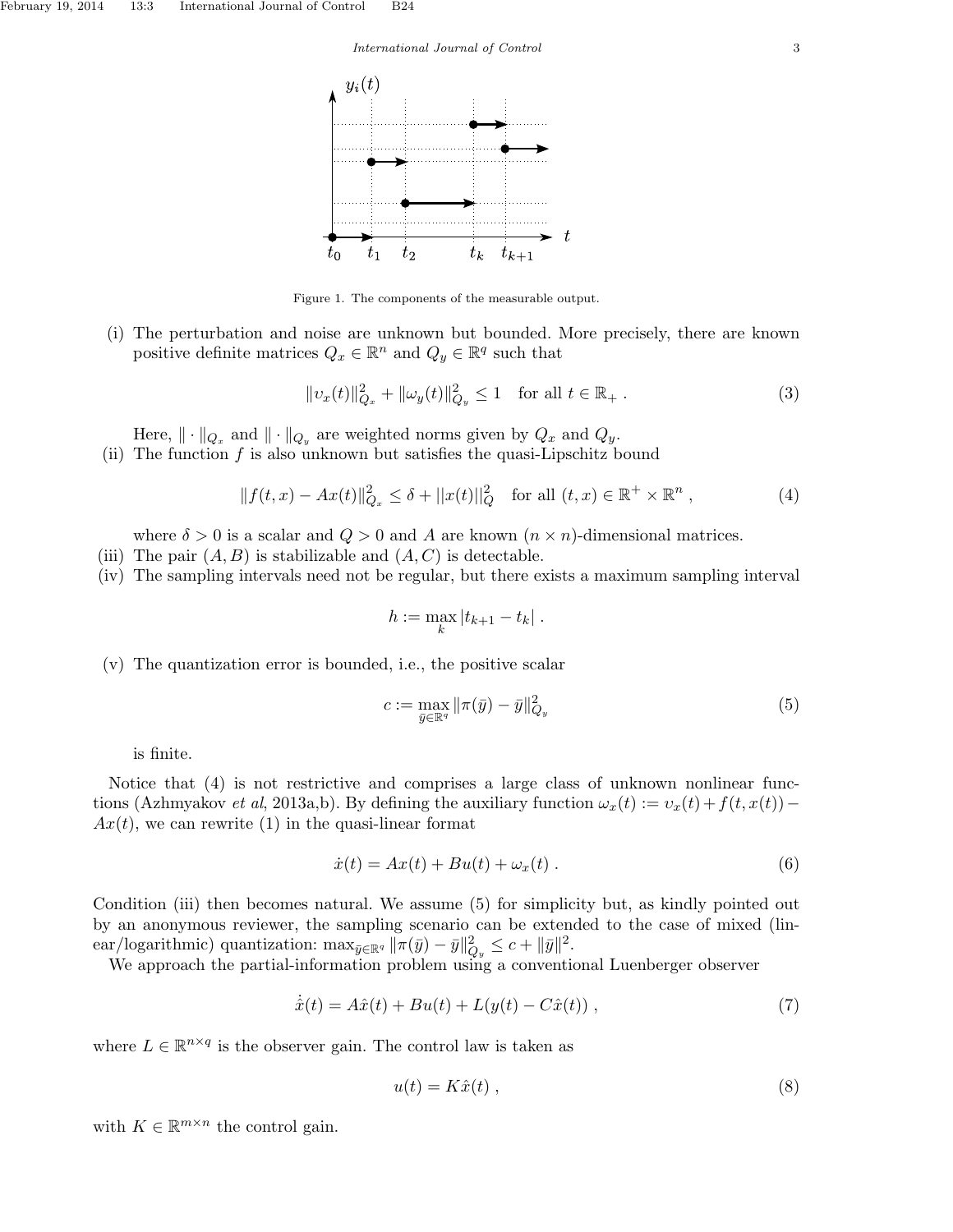Let us now introduce the estimation error  $e(t) := x(t) - \hat{x}(t)$  and the auxiliary variable  $\Delta y(t) := y(t) - \bar{y}(t)$ . It can be readily seen that  $e(t)$  satisfies the dynamic equation

$$
\dot{e}(t) = Ax(t) + Bu(t) + \omega_x(t) - \left(A\hat{x}(t) + Bu(t) + L(\bar{y} + \Delta y - C\hat{x}(t))\right)
$$
  
\n
$$
\dot{e}(t) = (A - LC)e(t) - L(\Delta y(t) + \omega_y(t)) + \omega_x(t).
$$
\n(9)

It is possible to write the closed-loop equations (7) and (9) more compactly as

$$
\dot{z}(t) = \tilde{A}z(t) + F\omega(t) + \psi(t) , \qquad (10)
$$

where we have defined the vectors

$$
z(t) := \begin{pmatrix} \hat{x}(t) \\ e(t) \end{pmatrix} , \quad \omega(t) := \begin{pmatrix} \omega_x(t) \\ \omega_y(t) \end{pmatrix} \quad \text{and} \quad \psi(t) := \begin{pmatrix} L \\ -L \end{pmatrix} \Delta y(t)
$$

and the matrices

$$
\tilde{A} := \begin{pmatrix} A + BK & LC \\ 0 & A - LC \end{pmatrix} \text{ and } F := \begin{pmatrix} 0 & L \\ I & -L \end{pmatrix}.
$$

Because of the presence of  $\omega$  and  $\psi$ , it is not reasonable to expect  $z(t)$  to converge to the origin as  $t \to \infty$ . On the other hand, if K and L are properly chosen, it reasonable to expect  $z(t)$  to converge to a 'small' set containing the origin. Our problem is first to find an estimate of such set and then to find  $L$  and  $K$  that minimize (in a sense to be defined later) its 'size'.

## 3 Extended Attractive Ellipsoid Method

To estimate the region where the states of (10) converge, we use the ellipsoid method and propose an extension to deal with the sampling and the quantization of the output.

## 3.1 Attractive sets

Let us sketch the main idea first and let us recall a basic lemma about differential inequalities. **Lemma 3.1:** Let a function  $V : \mathbb{R}_+ \to \mathbb{R}$  satisfy the differential inequality

$$
\dot{V}(t) \le -\alpha V(t) + \beta \tag{11}
$$

Then, its solutions satisfy

$$
V(t) \le e^{-\alpha t} V(0) + \frac{\beta}{\alpha} (1 - e^{-\alpha t}). \tag{12}
$$

Lemma 3.1 is a particular case of Theorem 4.1 (Hartman 2002, Ch. III). Now, suppose that

$$
V(t) := \mathcal{V} \circ z(t)
$$

with  $V: \mathbb{R}^{2n} \to \mathbb{R}_+$  differentiable,  $z(t)$  a solution of (10) evaluated at time t and the operator  $\circ$ denotes composition. Then, Eq. (12) with  $\alpha > 0$  and  $\beta \ge 0$  clearly implies that the sub-level set

$$
\mathcal{V}_{\beta/\alpha} := \left\{ z \in \mathbb{R}^{2n} \ : \ \mathcal{V}(z) \leq \frac{\beta}{\alpha} \right\}
$$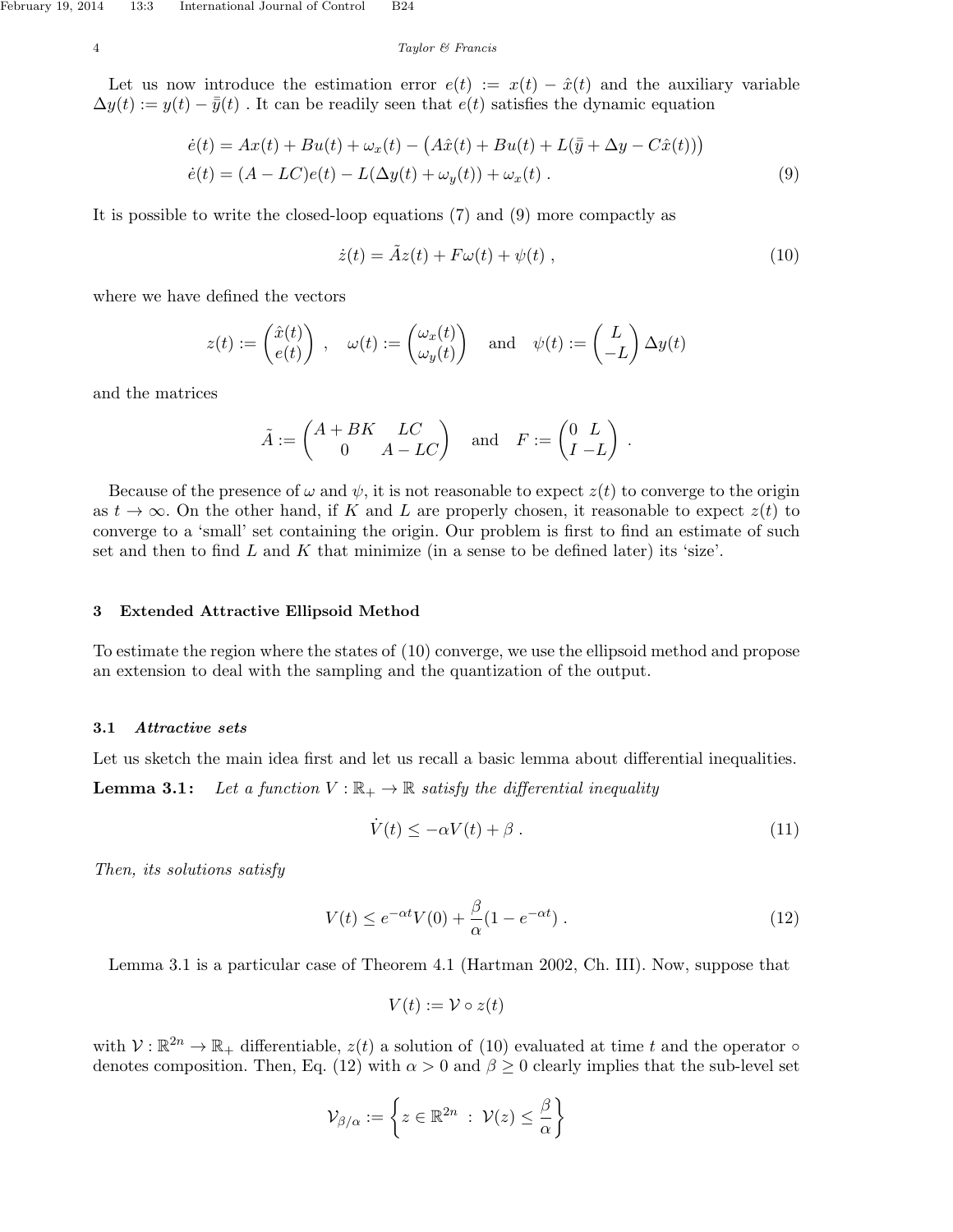is attractive (i.e.,  $\limsup_{t\to\infty} V(t) \leq \beta/\alpha$ ).

### 3.2 A Lyapunov-Krasovskii functional

Since sampling entails delays, instead of a regular function we suggest to use a Lyapunov-Krasovskii functional. More precisely, let  $\mathcal{C}^0(\mathbb{R}, \mathbb{R}^{2n})$  be the space of all continuous functions of R into  $\mathbb{R}^{2n}$ , differentiable almost everywhere; let  $R > 0$  and  $P > 0$  be  $(2n \times 2n)$ -dimensional matrices and let  $\alpha > 0$  be a scalar. We propose the functional  $V : \mathbb{R} \times C^0(\mathbb{R}, \mathbb{R}^{2n}) \to \mathbb{R}_+$ , defined  $as<sup>1</sup>$ 

$$
V(t, z(\cdot)) := z^{\top}(t)P^{-1}z(t) + h \int_{\theta=-h}^{0} \int_{s=t+\theta}^{t} e^{\alpha(s-t)} \dot{z}^{\top}(s) R \dot{z}(s) ds d\theta.
$$
 (13)

Our primary goal is to derive sufficient conditions for  $V(t, z(\cdot))$  to satisfy (11) with  $\alpha > 0$  and  $\beta \geq 0$  when z is a solution of (10). Let us begin with the case when z is arbitrary.

**Theorem 3.2:** For any given

$$
z(\cdot) \in C^0(\mathbb{R}, \mathbb{R}^{2n})
$$
,  $h, \alpha, b \in \mathbb{R}$ ,  $P, R \in \mathbb{R}^{2n \times 2n}$ 

such that  $h > 0$ ,  $\alpha > 0$ ,  $P > 0$  and  $R > 0$ , the time derivative of  $V(t, z(\cdot))$  in (13) satisfies the bound

$$
\dot{V}(t, z(\cdot)) \le -\alpha V(t, z(\cdot)) + b\overline{\delta} + \eta(t, z(\cdot))^{\top} W \eta(t, z(\cdot)), \qquad (14)
$$

where

$$
\eta(t, z(\cdot)) := \begin{pmatrix} z(t) \\ \dot{z}(t) \\ z(t) - z(t_k) \\ \omega(t) \end{pmatrix}, \quad W := \begin{pmatrix} \alpha P^{-1} + bQ_z \ P^{-1} & 0 & 0 \\ * & h^2 R & 0 & 0 \\ * & * & -he^{-\alpha h} R & 0 \\ * & * & * & -b\bar{Q} \end{pmatrix}, \quad (15a)
$$

$$
\bar{Q} := \begin{pmatrix} Q_x & 0 \\ 0 & Q_y \end{pmatrix}, \quad Q_z := \begin{pmatrix} I \\ I \end{pmatrix} Q(I \ I) \quad and \quad \bar{\delta} := \delta + 1. \quad (15b)
$$

Before giving the proof of the theorem, let us state a pair of simple lemmas.

**Lemma 3.3:** The perturbation  $\omega$  satisfies the bound

$$
\|\omega(t)\|_{\bar{Q}}^2 \le \bar{\delta} + \|x(t)\|_{Q}^2 . \tag{16}
$$

Proof : Direct computation of the norm gives

$$
\|\omega(t)\|_{\bar{Q}}^2 = \|\omega_x(t)\|_{Q_x}^2 + \|\omega_y(t)\|_{Q_y}^2 = \|v_x(t) + f(t, x(t)) - Ax(t)\|_{Q_x}^2 + \|\omega_y(t)\|_{Q_y}^2
$$
  

$$
\leq \|v_x(t)\|_{Q_x}^2 + \|f(t, x(t)) - Ax(t)\|_{Q_x}^2 + \|\omega_y(t)\|_{Q_y}^2. \tag{17}
$$

Substitution of (3) and (4) in (17) shows that

$$
\|\omega(t)\|_{\bar{Q}}^2 \leq 1 + \delta + \|x\|_{Q}^2.
$$

<sup>&</sup>lt;sup>1</sup>Recall that a delay system is infinite-dimensional and its response is defined uniquely by the initial condition  $z_0$  :  $[-h, 0] \rightarrow$  $\mathbb{R}^{2n}$ . Thus, the value of  $z(\tau)$  in the interval  $[-h, 0]$  is given by the initial condition that defines the specific solution of (10). Note that functional does not contain the single-integral term as there is in Fridman (2001) and Mera et al, (2009).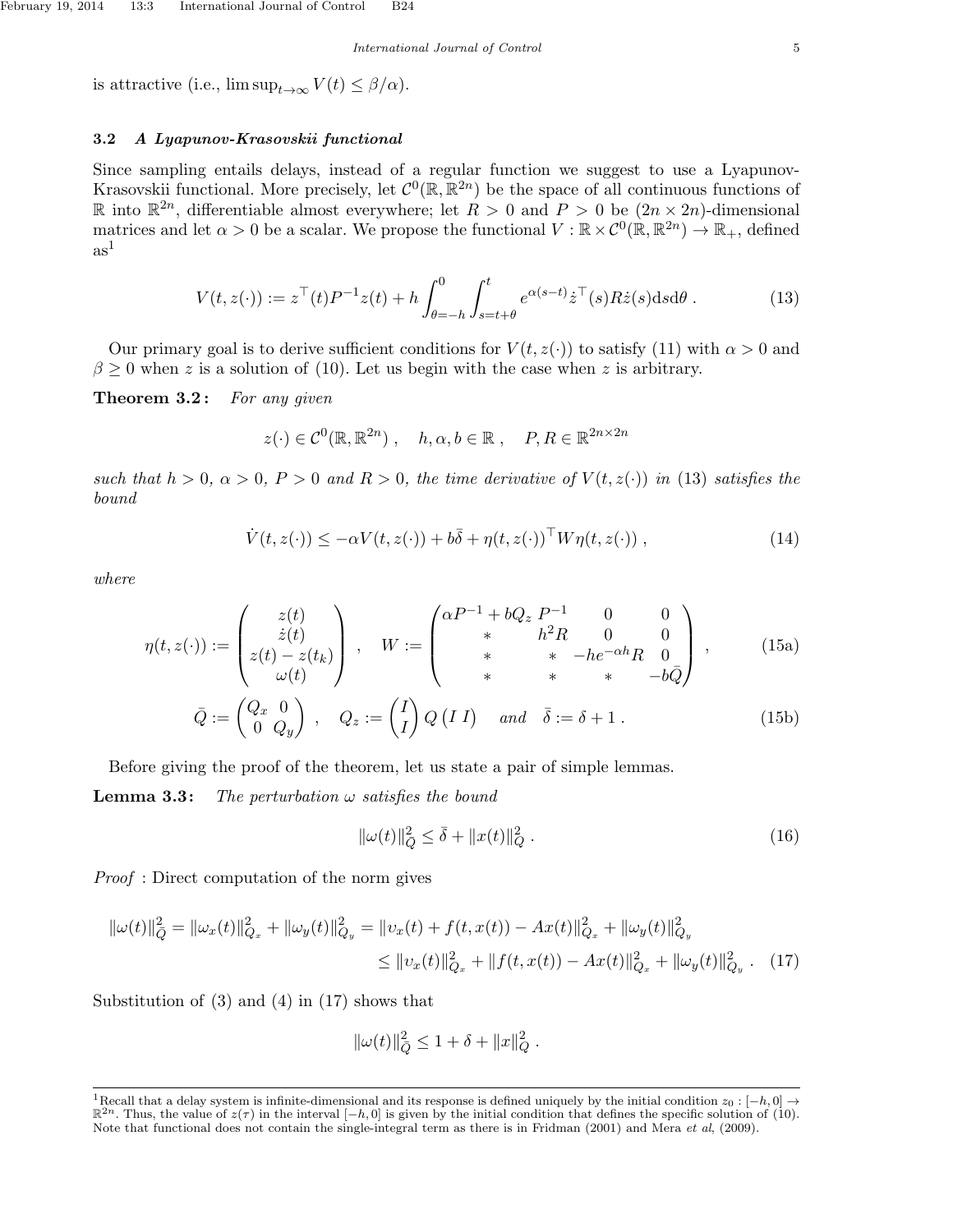$\Box$ 

**Lemma 3.4:** For any given  $z(\cdot) \in C^0(\mathbb{R}, \mathbb{R}^{2n})$ ,  $h > 0$ ,  $\alpha > 0$ ,  $R > 0$ , we have

$$
-h\int_{t-h}^{t} e^{\alpha(s-t)}\dot{z}^{\top}(s)R\dot{z}(s)ds \le -he^{-\alpha h}\int_{t_k}^{t} \dot{z}^{\top}(s)dsR\int_{t_k}^{t} \dot{z}(s)ds . \tag{18}
$$

*Proof* : Since  $e^{-\alpha h} \leq e^{\alpha(s-t)}$  for all  $s \in [t-h, t]$  and R is positive definite, we have

$$
-h \int_{t-h}^{t} e^{\alpha(s-t)} \dot{z}^\top(s) R \dot{z}(s) ds \le -h e^{-\alpha h} \int_{t-h}^{t} \dot{z}^\top(s) R \dot{z}(s) ds . \tag{19}
$$

By splitting the integration interval at the time  $t_k \in [t-h, t)$ , we obtain

$$
-he^{-\alpha h} \int_{t-h}^{t} \dot{z}^{\top}(s) R \dot{z}(s) ds = -he^{-\alpha h} \int_{t-h}^{t_k} \dot{z}^{\top}(s) R \dot{z}(s) ds - he^{-\alpha h} \int_{t_k}^{t} \dot{z}^{\top}(s) R \dot{z}(s) ds
$$
  

$$
\leq -he^{-\alpha h} \int_{t_k}^{t} \dot{z}^{\top}(s) R \dot{z}(s) ds \leq -he^{-\alpha h} \int_{t_k}^{t} \dot{z}^{\top}(s) ds R \int_{t_k}^{t} \dot{z}(s) ds ,
$$
\n(20)

where the first inequality follows from the fact that  $h$  is positive the second one follows from Jensen's inequality (Poznyak 2008). Combining  $(19)$  and  $(20)$  yields  $(18)$ .

*Proof* (of Theorem 3.2): We begin by directly computing  $\dot{V}$ :

$$
\dot{V}(t,z(\cdot)) = 2z^{\top}(t)P^{-1}\dot{z}(t) - \alpha h \int_{-h}^{0} \int_{t+\theta}^{t} e^{\alpha(s-t)} \dot{z}^{\top}(s) R \dot{z}(s) ds d\theta
$$

$$
- h \int_{t-h}^{t} e^{\alpha(s-t)} \dot{z}^{\top}(s) R \dot{z}(s) ds + h^{2} \dot{z}^{\top}(t) R \dot{z}(t) . \quad (21)
$$

By adding and subtracting  $\alpha V(t, z(\cdot))$  to the right-hand side of (21) we obtain

$$
\dot{V}(t,z(\cdot)) = 2z^{\top}(t)P^{-1}\dot{z}(t) + \alpha z^{\top}(t)P^{-1}z(t) - h \int_{t-h}^{t} e^{\alpha(s-t)}\dot{z}^{\top}(s)R\dot{z}(s)ds
$$

$$
+ h^{2}\dot{z}^{\top}(t)R\dot{z}(t) - \alpha V(t,z(\cdot)). \quad (22)
$$

The following upper bound for  $\dot{V}$  can be easily obtained from (22) and (18):

$$
\dot{V}(t, z(\cdot)) \le -\alpha V(t, z(\cdot)) + \eta_1(t, z(\cdot))^{\top} W_1 \eta_1(t, z(\cdot)), \qquad (23)
$$

where

$$
\eta_1(t, z(\cdot)) := \begin{pmatrix} z(t) \\ \dot{z}(t) \\ \int_{t_k}^t \dot{z}(s) \, ds \end{pmatrix} = \begin{pmatrix} z(t) \\ \dot{z}(t) \\ z(t) - z(t_k) \end{pmatrix}
$$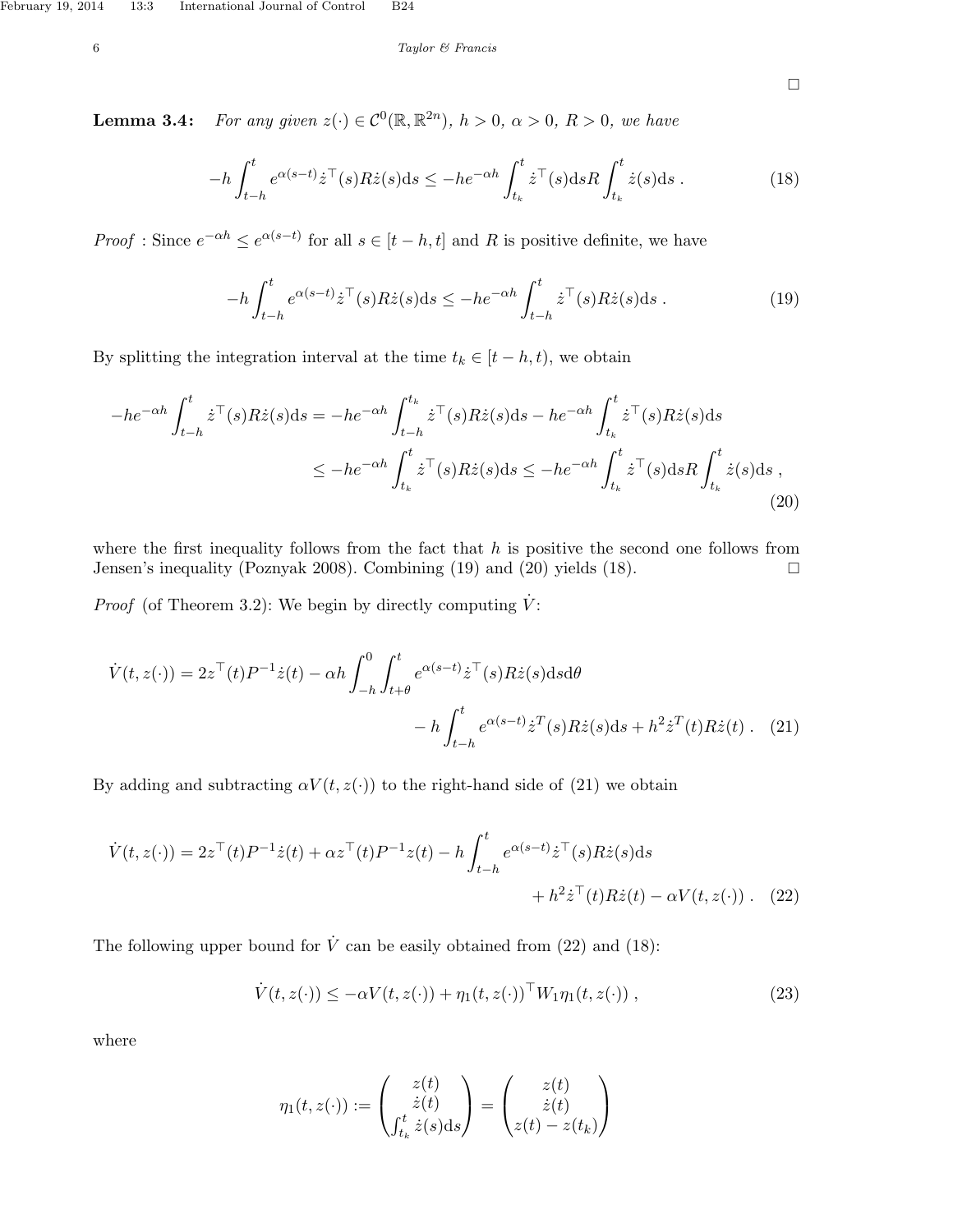International Journal of Control 7

and  $W_1$  is a symmetric matrix defined by

$$
W_1 := \begin{pmatrix} \alpha P^{-1} P^{-1} & 0 \\ * & h^2 R & 0 \\ * & * & -h e^{-\alpha h} R \end{pmatrix} .
$$

By adding and subtracting  $b\|\omega(t)\|_{\overline{Q}}^2$  to the right-hand of (23), we can rewrite the upper bound as

$$
\dot{V}(t, z(\cdot)) \le -\alpha V(t, z(\cdot)) + b \|\omega(t)\|_{\bar{Q}}^2 + \eta(t, z(\cdot))^{\top} W_2 \eta(t, z(\cdot)), \qquad (24)
$$

where

$$
W_2 := \begin{pmatrix} \alpha P^{-1} P^{-1} & 0 & 0 \\ * & h^2 R & 0 & 0 \\ * & * & -h e^{-\alpha h} R & 0 \\ * & * & * & -b \bar{Q} \end{pmatrix}.
$$

From (16), we have

$$
\dot{V}(t,z(\cdot)) \leq -\alpha V(t,z(\cdot)) + b(\bar{\delta} + ||x(t)||_Q^2) + \eta(t,z(\cdot))^{\top} W_2 \eta(t,z(\cdot)). \tag{25}
$$

Since

$$
||x(t)||_Q^2 = ||\hat{x}(t) + e(t)||_Q^2 = ||(II) z(t)||_Q^2 = z(t)^\top Q_z z(t) ,
$$

we can finally rewrite  $(25)$  as  $(14)$ .

Now we will refine the bound given in Theorem 3.2 by restricting  $z(\cdot)$  to the set of solutions of (10). In order to do so, we follow the idea presented in Fridman (2006) and Fridman and Niculescu (2008) which, originally devised for systems in descriptor form, consists in adding a term (the *descriptor term*) to the expression for  $\dot{V}$ . The descriptor term has to be zero for any solution  $z$  of the system. In our case, we will add the term

$$
\mathcal{D}(t,z(\cdot)) := 2\left(z(t)^{\top} \Pi_a + \dot{z}(t)^{\top} \Pi_b\right) \times \left(\tilde{A}z(t) + F\omega(t) + \psi(t) - \dot{z}(t)\right) ,
$$

where  $\Pi_a$  and  $\Pi_b$  symmetric matrices in  $\mathbb{R}^{2n \times 2n}$ . Obviously,  $\mathcal D$  is zero along the solutions of (10).

**Theorem 3.5:** Let  $\rho_1$  be a positive scalar satisfying

$$
L^{\top}L \leq \rho_1 I \tag{26}
$$

Then, for any

$$
z(\cdot) \in C^0(\mathbb{R}, \mathbb{R}^{2n})
$$
,  $h, \alpha, b, \varepsilon \in \mathbb{R}$ ,  $P, R, \Pi_a, \Pi_b \in \mathbb{R}^{2n \times 2n}$ 

such that z is a solution of (10),  $h > 0$ ,  $\alpha > 0$ ,  $P > 0$  and  $R > 0$ , the time derivative of  $V(t, z(\cdot))$ in (13) satisfies

$$
\dot{V}(t, z(\cdot)) \le -\alpha V(t, z(\cdot)) + \beta + \xi(t, z(\cdot))^{\top} \Omega \xi(t, z(\cdot)), \qquad (27)
$$

$$
\sqcup
$$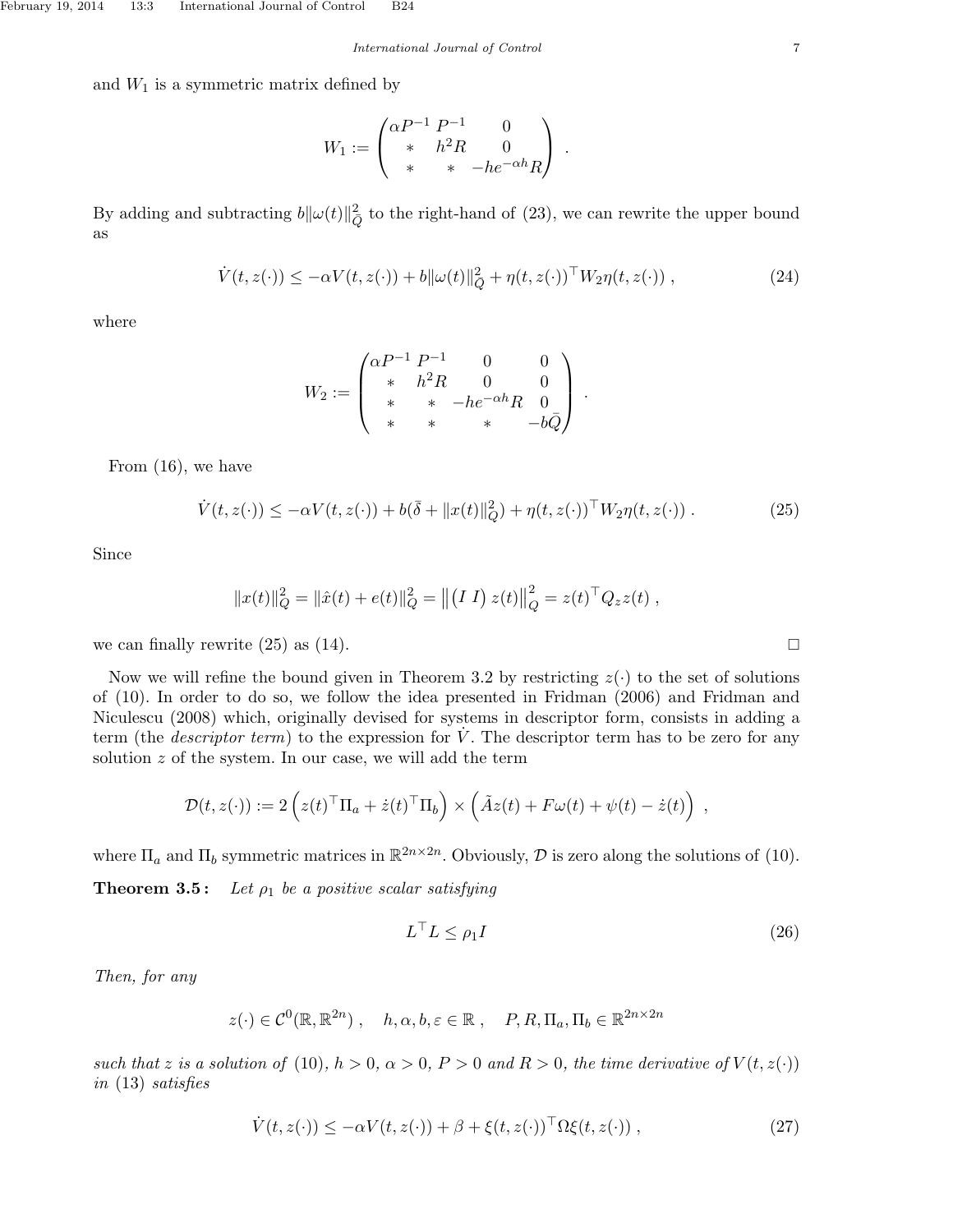$$
8 \hspace{2.5cm} Taylor \hspace{2.2cm} \mathscr{C} \hspace{2.6cm} François
$$

where

$$
\Omega := \begin{pmatrix}\n\alpha P^{-1} + bQ_z + \Pi_a \tilde{A} + \tilde{A}^\top \Pi_a P^{-1} - \Pi_a + \Pi_b \tilde{A} & 0 & \Pi_a F & \Pi_a \\
\ast & h^2 R - 2\Pi_b & 0 & \Pi_b F & \Pi_b \\
\ast & \ast & -he^{-\alpha h} R + \varepsilon \rho Q_c & 0 & 0 \\
\ast & \ast & \ast & -b\bar{Q} & 0 \\
\ast & \ast & \ast & \ast & -\varepsilon I\n\end{pmatrix}
$$
\n(28)

and

$$
\xi(t, z(\cdot)) := \begin{pmatrix} z(t) \\ \dot{z}(t) \\ \omega(t) \\ \omega(t) \\ \rho := 2\rho_1/\lambda_{\min}(Q_y) \end{pmatrix}, \quad Q_c := \begin{pmatrix} I \\ I \end{pmatrix} C^{\top} Q_y C (I \ I) , \quad \beta := b\bar{\delta} + \varepsilon \rho(2 + c) , \quad (29a)
$$
\n
$$
\rho := 2\rho_1/\lambda_{\min}(Q_y) .
$$
\n(29b)

The following lemma will be needed before the proof of the theorem.

**Lemma 3.6:** The uncertainty resulting from noise, sampling and quantization is bounded by

$$
\|\psi(t)\|^2 \le \rho\left( (z(t) - z(t_k))^{\top} Q_c(z(t) - z(t_k)) + 2 + c \right) . \tag{30}
$$

*Proof* : We will begin by computing an upper bound for  $\Delta y$  (see p. 4). We have

$$
\|\Delta y(t)\|_{Q_y}^2 = \|y(t) - \bar{y}(t)\|_{Q_y}^2 \le \|y(t) - \bar{y}(t)\|_{Q_y}^2 + \|\bar{y}(t) - \bar{y}(t)\|_{Q_y}^2 \tag{31}
$$

Notice that

$$
\overline{\overline{y}}(t) - \overline{y}(t) = C(x(t) - x(t_k)) + \omega_y(t) - \omega_y(t_k)
$$
  
= C (I I) (z(t) - z(t\_k)) + \omega\_y(t) - \omega\_y(t\_k) ,

so

$$
\|\bar{y}(t) - \bar{\bar{y}}(t)\|_{Q_y}^2 \le (z(t) - z(t_k))^{\top} Q_c(z(t) - z(t_k)) + 2,
$$
\n(32)

where we have used (3) to establish  $\|\omega_y(t)\|_{Q_y}^2 + \|\omega_y(t_k)\|_{Q_y}^2 \le 2$ . Substituting (32) and (5) in (31) gives

$$
\|\Delta y(t)\|_{Q_y}^2 \le (z(t) - z(t_k))^{\top} Q_c(z(t) - z(t_k)) + 2 + c. \tag{33}
$$

The norm of  $\psi$  then satisfies

$$
\|\psi(t)\|^2 = \left\| \begin{pmatrix} I \\ -I \end{pmatrix} L \Delta y(t) \right\|^2 = 2 \Delta y(t)^\top L^\top L \Delta y(t) \le 2\rho_1 \|\Delta y(t)\|^2 \le \frac{2\rho_1}{\lambda_{\min(Q_y)}} \|\Delta y(t)\|_{Q_y}^2. \tag{34}
$$

From  $(34)$  and  $(33)$  we conclude  $(30)$ .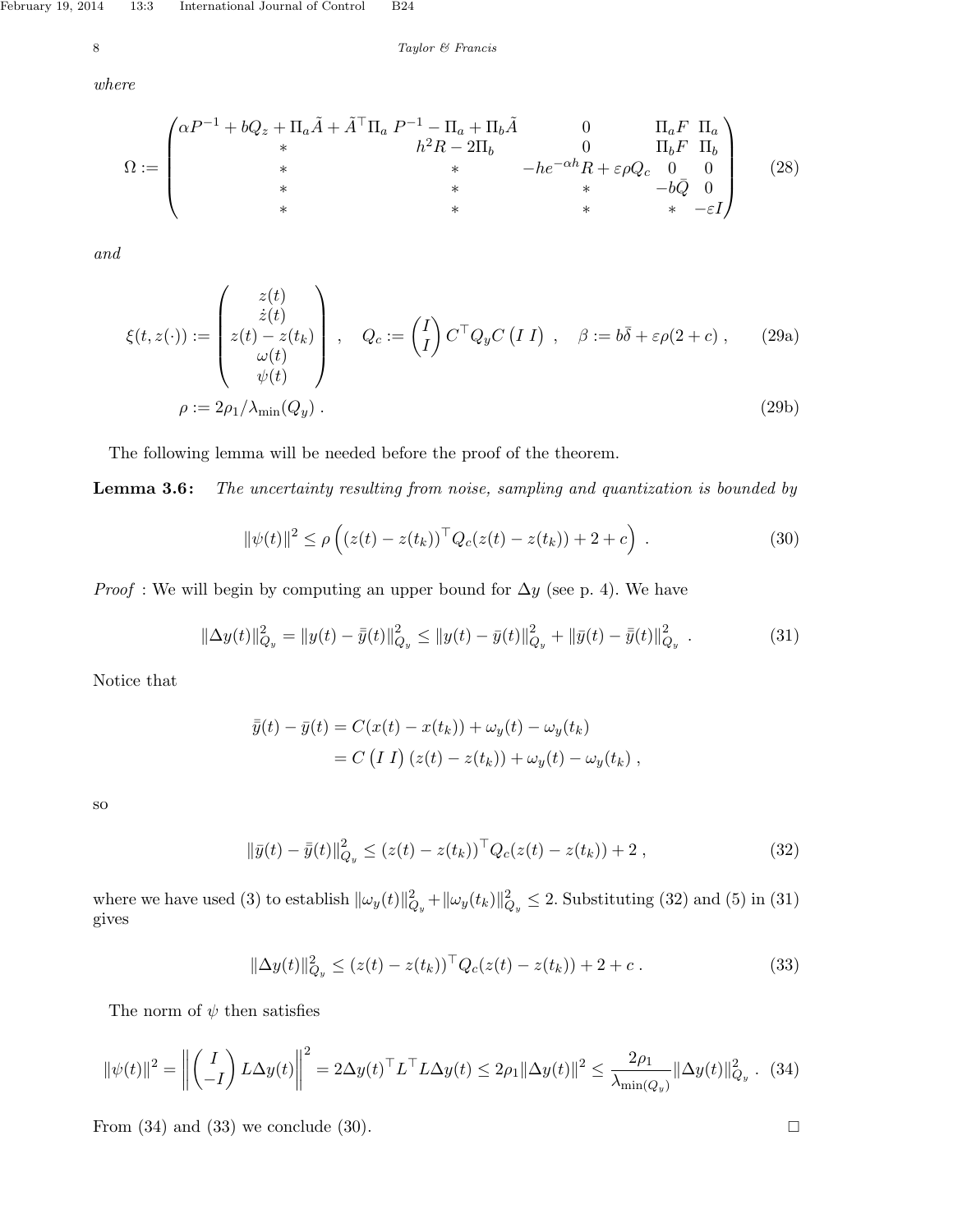#### International Journal of Control 9

*Proof* (of Theorem 3.5): Adding the null term  $\mathcal{D}(t, z(\cdot)) + \varepsilon ||\psi(t)||^2 - \varepsilon ||\psi(t)||^2$  to (14) gives

$$
\dot{V}(t, z(\cdot)) \le -\alpha V(t, z(\cdot)) + b\overline{\delta} + \varepsilon \|\psi(t)\|^2 + \eta(t, z(\cdot))^{\top} W\eta(t, z(\cdot)) +
$$
  

$$
2\left(z(t)^{\top}\Pi_a + \dot{z}(t)^{\top}\Pi_b\right) \times \left(\tilde{A}z(t) + F\omega(t) + \psi(t) - \dot{z}(t)\right) - \varepsilon \|\psi(t)\|^2. \tag{35}
$$

Substituting (30) in (35) establishes

$$
\dot{V}(t, z(\cdot)) \le -\alpha V(t, z(\cdot)) + \beta + \varepsilon \rho(z(t) - z(t_k))^{\top} Q_c(z(t) - z(t_k)) + \eta(t, z(\cdot))^{\top} W \eta(t, z(\cdot)) +
$$
  

$$
2\left(z(t)^{\top} \Pi_a + \dot{z}(t)^{\top} \Pi_b\right) \times \left(\tilde{A}z(t) + F\omega(t) + \psi(t) - \dot{z}(t)\right) - \varepsilon \|\psi(t)\|^2. \tag{36}
$$

Equation (27) is nothing but (36) written in compact form.

## 3.3 Main result

The following corollary follows from Theorem 3.5 and Lemma 3.1.

Corollary 3.7: Let

$$
\{\alpha > 0, b > 0, \varepsilon > 0, \rho_1 > 0, P^{-1} > 0, R > 0, \Pi_a, \Pi_b, L, K\}
$$
\n(37)

be a set of control parameters such that

$$
\Omega \le 0 \quad and \quad L^{\top}L \le \rho_1 I \tag{38}
$$

.

with  $\Omega$  defined by (28);  $Q_z$ ,  $Q_c$ ,  $\overline{Q}$  and  $\rho$  given by (29) and (15). The ellipsoid

$$
\mathcal{E} := \left\{ z \in \mathbb{R}^{2n} \; : \; z^{\top} P^{-1} z \leq \frac{\beta}{\alpha} \right\} ,
$$

with β given by (29), (15) and  $\alpha = a$  is an attractive set.

### 4 Numerical Aspects

Given Corollary 3.7, it is natural to look for a set of parameters (37) such that the attractive ellipsoid is minimal in some sense. An obvious objective function to minimize is trace P. Unfortunately, such problem is strongly nonlinear and difficult to solve, even numerically, so we will have to settle for a sub-optimal solution. Our goal here is to find a numerically tractable expression that ensures  $\Omega \leq 0$ . More precisely, we seek an expression that is linear in the matrix parameters, so that the well-known convex tools for matrix inequalities can be applied.

The first step involves applying the Schur complement to several blocks of the original matrix Ω. In order to achieve this, we first simplify our parameter space by setting  $\Pi_a = \Pi_b = P^{-1}$  and by restricting  $P^{-1}$  and R to the class of block diagonal matrices of the form

$$
P^{-1} = \text{diag}(P_1^{-1}, P_2^{-1})
$$
 and  $R = \text{diag}(R_1, R_2)$ .

Let us define  $\Omega_A := T \Omega T^{\top}$  with

$$
T = \text{diag}\left(P_2^{-1}P_1, I, P_2^{-1}P_1, I, \cdots, I\right) \in \mathbb{R}^{10n \times 10n}
$$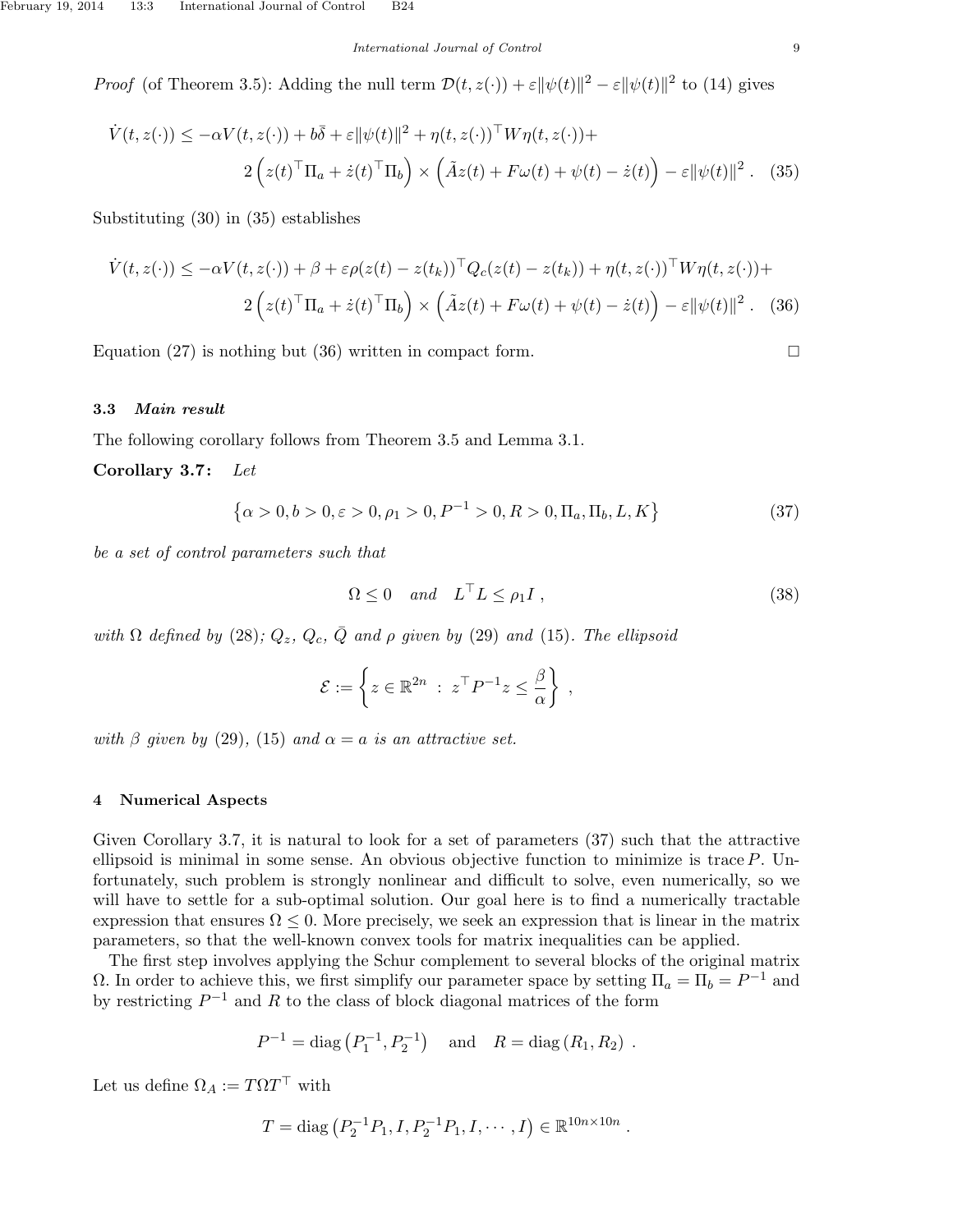Since T is non-singular,  $\Omega \leq 0$  is equivalent to  $\Omega_A \leq 0$ . To ease the notation, we will write  $\Omega_A$  in terms of the block matrices  $A_{ij} \in \mathbb{R}^{n \times n}$ , with  $i, j = 1, \ldots, 10$ . Notice that the following elements of  $\Omega_A$  are nonlinear with respect to  $P_2$  and  $P_1$ :

$$
A_{11} = P_2^{-1} \left( bP_1QP_1 + aP_1 + P_1(A^\top + K^\top B^\top) + (A + BK)P_1 \right) P_2^{-1}
$$
  
\n
$$
A_{12} = A_{21}^\top = P_2^{-1} (LC + bP_1Q)
$$
  
\n
$$
A_{13} = A_{31}^\top = P_2^{-1} (A + BK) P_1 P_2^{-1}
$$
  
\n
$$
A_{33} = P_2^{-1} (h^2 P_1 R_1 P_1 - 2P_1) P_2^{-1}.
$$

By defining the matrix  $J := (P_1 P_2^{-1} I 0 \cdots 0)$ , it is possible to express  $\Omega_A$  as

$$
\Omega_A = \Omega_B + J^\top (bQ) J . \tag{39}
$$

The matrix sub-blocks of  $\Omega_B$  are the same as those of  $\Omega_A: B_{ij} = A_{ij}$  with the exception of

$$
B_{11} = P_2^{-1} \left( a P_1 + P_1 (A^\top + P_1 K^\top B^\top) + (A + BK) P_1 \right) P_2^{-1}
$$
  
\n
$$
B_{12} = B_{21}^\top = P_2^{-1} LC,
$$

which are now simpler than  $A_{11}$  and  $A_{12}$ . Using a Schur complement argument and defining  $\mathcal{O} = (0 I 0 \cdots 0)$  it can be seen that  $\Omega_A$  is negative semi-definite if and only if

$$
\begin{pmatrix} \Omega_B & J^{\top} \\ J & -\frac{1}{b}Q^{-1} \end{pmatrix} = \begin{pmatrix} \Omega_B & \mathcal{O}^{\top} \\ \mathcal{O} & -\frac{1}{b}Q^{-1} \end{pmatrix} + \begin{pmatrix} 0 \\ \vdots \\ 0 \\ P_1 \end{pmatrix} (P_2^{-1} \ 0 \ \cdots \ 0) + \begin{pmatrix} P_2^{-1} \\ 0 \\ \vdots \\ 0 \end{pmatrix} (0 \ \cdots \ 0 \ P_1) \le 0 \ . \tag{40}
$$

According to the A-inequality (Poznyak 2008),  $\chi y^\top + y\chi^\top \leq \chi \Lambda \chi^\top + y\Lambda^{-1}y^\top$  for any  $\mathcal{X}, \mathcal{Y}$  and non-singular  $\Lambda$  with compatible dimensions. Now, setting  $\mathcal{X} = (0 \cdots 0 P_1)^{\top}, \mathcal{Y} =$  $\left(P_2^{-1} 0 \cdots 0\right)^{\top}$  and  $\Lambda = \Lambda_1^{-1}$  in (40) we obtain

$$
\begin{pmatrix} \Omega_B & J^\top \\ J & -\frac{1}{b}Q^{-1} \end{pmatrix} \le \begin{pmatrix} \Omega_C & \mathcal{O}^\top \\ \mathcal{O} & -\frac{1}{b}Q^{-1} + P_1\Lambda_1^{-1}P_1 \end{pmatrix},
$$
\n(41)

where the sub-blocks of  $\Omega_C$  are the same as those of  $\Omega_B$ , this is,  $C_{ij} = B_{ij}$ , with the exception of  $C_{11}$  which is

$$
C_{11} = B_{11} + P_2^{-1} \Lambda_1 P_2^{-1} = P_2^{-1} \left( a P_1 + P_1 (A^\top + P_1 K^\top B^\top) + (A + BK) P_1 + \Lambda_1 \right) P_2^{-1}.
$$

Let us now introduce a new variable,  $G_f$ , which will serve as an upper bound for the nonlinear term  $-\frac{1}{b}Q^{-1} + P_1\Lambda_1^{-1}P_1$  in (41), that is,

$$
-\frac{1}{b}Q^{-1} + P_1\Lambda_1^{-1}P_1 < G_f \tag{42}
$$

This implies

$$
\begin{pmatrix}\n\Omega_C & \mathcal{O}^\top \\
\mathcal{O} & -\frac{1}{b}Q^{-1} + P_1\Lambda_1^{-1}P_1\n\end{pmatrix} \leq \begin{pmatrix}\n\Omega_C & \mathcal{O}^\top \\
\mathcal{O} & G_f\n\end{pmatrix} .
$$
\n(43)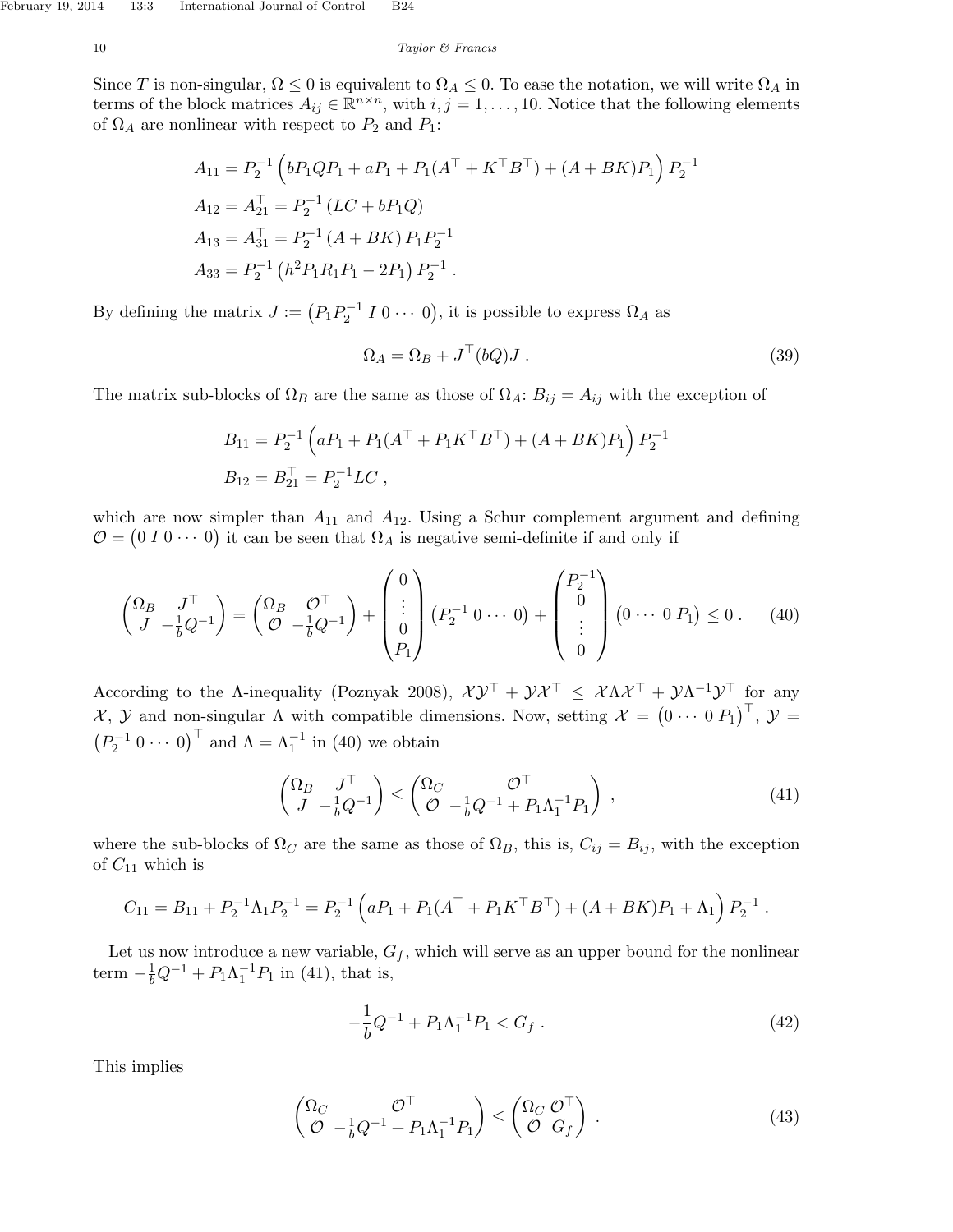Using Schur complements again, it can be readily shown that (42) is equivalent to

$$
\begin{pmatrix} -G_f - \frac{1}{b}Q^{-1} & P_1 \\ P_1 & -\Lambda_1 \end{pmatrix} < 0 \tag{44}
$$

Now, we want to obtain a linear upper bound for  $\Omega_C$ , i.e., a matrix  $\Omega_D$  such that

$$
\Omega_C \le \Omega_D \tag{45}
$$

Notice that all the sub-blocks of  $\Omega_C$  are linear in  $P_1$  and  $P_2^{-1}$ , except for  $C_{11}$ ,  $C_{13}$  and  $C_{33}$ , which are of the form  $\mathcal{PMP}$ , where  $\mathcal P$  can take the value of  $P_1$  or  $P_2^{-1}$  and  $\mathcal M$  depends on  $P_1$ . These terms can be majored using the  $\Lambda$ -inequality again. Set  $\mathcal{X} = \mathcal{P}, \mathcal{Y} = I, \Lambda = -\mathcal{M}$  and introduce a new term,  $G$ , that will serve as an upper bound  $PMP < G$ . Then, according to the  $\Lambda$ -inequality, we have  $2P \le -P\mathcal{MP} - \mathcal{M}^{-1}$ , that is,

$$
2\mathcal{P} + \mathcal{M}^{-1} \le -\mathcal{P}\mathcal{M}\mathcal{P} \tag{46}
$$

Now, taking Schur complements, we know that

$$
\begin{pmatrix} \mathcal{G} + 2\mathcal{P} & -I \\ -I & -\mathcal{M} \end{pmatrix} > 0
$$

if and only if  $-\mathcal{M} > 0$  and  $\mathcal{G} + 2\mathcal{P} + \mathcal{M}^{-1} > 0$ . Combining (46) with the last equation gives

$$
\mathcal{G} - \mathcal{PMP} \geq \mathcal{G} + 2\mathcal{P} + \mathcal{M}^{-1} > 0.
$$

In summary, the inequality

$$
\begin{pmatrix} -\mathcal{G} - 2\mathcal{P} & I \\ I & \mathcal{M} \end{pmatrix} < 0 \tag{47}
$$

implies the desired result,  $\mathcal{PMP} < \mathcal{G}$ .

It is natural to propose an  $\Omega_D$  with sub-blocks equal to those of  $\Omega_C$  with the exception of  $D_{11}$ ,  $D_{13} = D_{31}^{\top}$  and  $D_{33}$ , which are matrix block variables that fulfill some additional restrictions. The first such restriction is that  $D_{13} = D_{13}^T$ . To obtain the remaining constraints, let us write the upper-left  $3n \times 3n$  sub-block matrix of the difference  $\Omega_C - \Omega_D$ ,

$$
\begin{pmatrix}\nC_{11} - D_{11} & 0 & C_{13} - D_{13} \\
0 & 0 & 0 \\
C_{31} - D_{31} & 0 & C_{33} - D_{33}\n\end{pmatrix} =\n\begin{pmatrix}\nI \\
0 \\
0\n\end{pmatrix}\n(C_{11} - D_{11} - C_{13} + D_{13})\n\begin{pmatrix}\nI & 0 & 0\n\end{pmatrix} \\
+ \begin{pmatrix}\n0 \\
0 \\
I\n\end{pmatrix}\n(C_{33} - D_{33} - C_{13} + D_{13})\n\begin{pmatrix}\n0 & 0 & I\n\end{pmatrix} + \begin{pmatrix}\nI \\
0 \\
I\n\end{pmatrix}\n(C_{13} - D_{13})\n\begin{pmatrix}\nI & 0 & I\n\end{pmatrix}.
$$

It is clear that  $\Omega_C - \Omega_D \leq 0$  if

$$
C_{11} - \frac{1}{2}(C_{13} + C_{13}^{\top}) < D_{11} - D_{13}
$$
\n
$$
C_{33} - \frac{1}{2}(C_{13} + C_{13}^{\top}) < D_{33} - D_{13}
$$
\n
$$
\frac{1}{2}(C_{13} + C_{13}^{\top}) < D_{13}
$$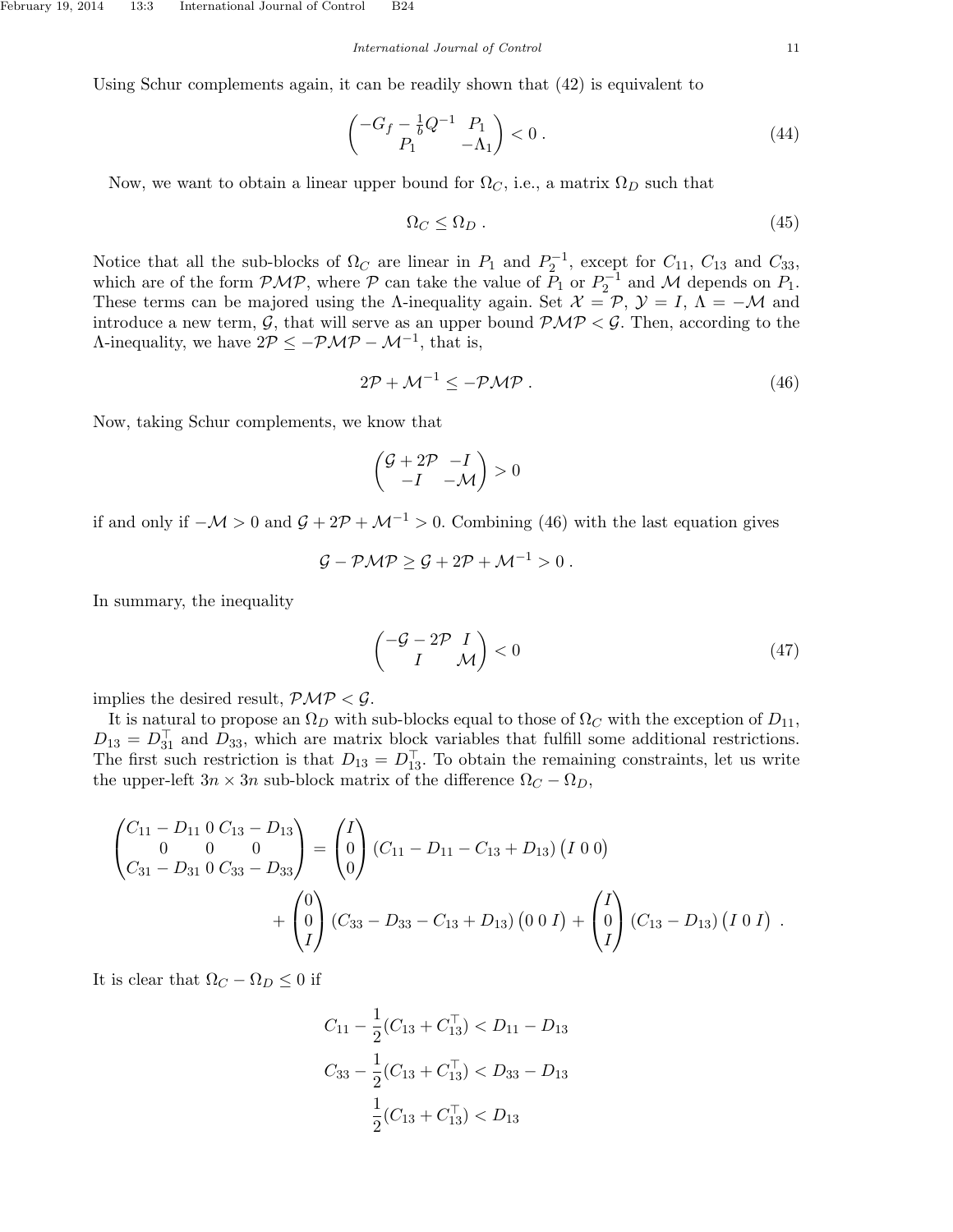$$
12 \hspace{3.2cm} Taylor \hspace{2.2cm} \text{\textcircled{\ensuremath{\mathfrak{S}}}} \hspace{2.5cm} Francis
$$

Application of (47) to the first inequality shows that

$$
C_{11} - \frac{1}{2}(C_{13} + C_{13}^{\top}) = P_2^{-1} \left( aP_1 + \frac{P_1}{2} (A^{\top} + K^{\top} B^{\top}) + (A + BK) \frac{P_1}{2} + \Lambda_1 \right) P_2^{-1} < D_{11} - D_{13}
$$

is equivalent to

$$
\begin{pmatrix} D_{13} - D_{11} - 2P_2^{-1} & I \\ I & aP_1 + \frac{P_1}{2}(A^\top + K^\top B^\top) + (A + BK)\frac{P_1}{2} + \Lambda_1 \end{pmatrix} < 0 \tag{48a}
$$

(note that this inequality is linear with respect to  $P_1$  and  $P_2^{-1}$ ). Likewise, applying (47) to the second inequality,

$$
C_{33} - \frac{1}{2}(C_{13} + C_{13}^{\top}) = P_2^{-1} \left( h^2 P_1 R_1 P_1 - 2P_1 - (A + BK) \frac{P_1}{2} - \frac{P_1}{2} (A^{\top} + B^{\top} K^{\top}) \right) P_2^{-1}
$$
  

$$
< P_2^{-1} \left( G_0 - (A + BK) \frac{P_1}{2} - \frac{P_1}{2} (A^{\top} + B^{\top} K^{\top}) \right) P_2^{-1} < D_{33} - D_{13}
$$

if

$$
\begin{pmatrix} -2P_1 - G_0 & P_1 \\ P_1 & -h^2 R_1 \end{pmatrix} < 0
$$
 (48b)

$$
\begin{pmatrix} -2P_2^{-1} - D_{33} + D_{13} & I \\ I & G_0 - (A + BK)\frac{P_1}{2} - \frac{P_1}{2}(A^\top + B^\top K^\top) \end{pmatrix} < 0. \tag{48c}
$$

Finally,

$$
\frac{1}{2}(C_{13} + C_{13}^{\top}) = P_2^{-1} \left( (A + BK) \frac{P_1}{2} + \frac{P_1}{2} (A^{\top} + B^{\top} K^{\top}) \right) P_2^{-1} < D_{13}
$$

if

$$
\begin{pmatrix} -2P_2^{-1} - D_{13} & I \\ I & (A + BK)\frac{P_1}{2} + \frac{P_1}{2}(A^\top + B^\top K^\top) \end{pmatrix} < 0. \tag{48d}
$$

With these restrictions, inequality (45) holds so

$$
\begin{pmatrix} \Omega_C & \mathcal{O}^\top \\ \mathcal{O} & G_f \end{pmatrix} \leq \begin{pmatrix} \Omega_D & \mathcal{O}^\top \\ \mathcal{O} & G_f \end{pmatrix} .
$$

Our constraint set is thus given by (44), (48) and

$$
\begin{pmatrix} \Omega_D & \mathcal{O}^\top \\ \mathcal{O} & G_f \end{pmatrix} \le 0 \tag{49}
$$

It is noteworthy that  $\Omega_D$  is linear in  $P_1$  and  $P_2^{-1}$ . However, there exist some bilinear matrix terms in  $P_1, P_2^{-1}, K$  and L all together. To deal with these and to obtain an LMI (in the matrix variables), we proceed to define

$$
X_1 := P_1
$$
,  $Y_1 := KP_1$ ,  $X_2 := P_2^{-1}$  and  $Y_2 := P_2^{-1}L$ ,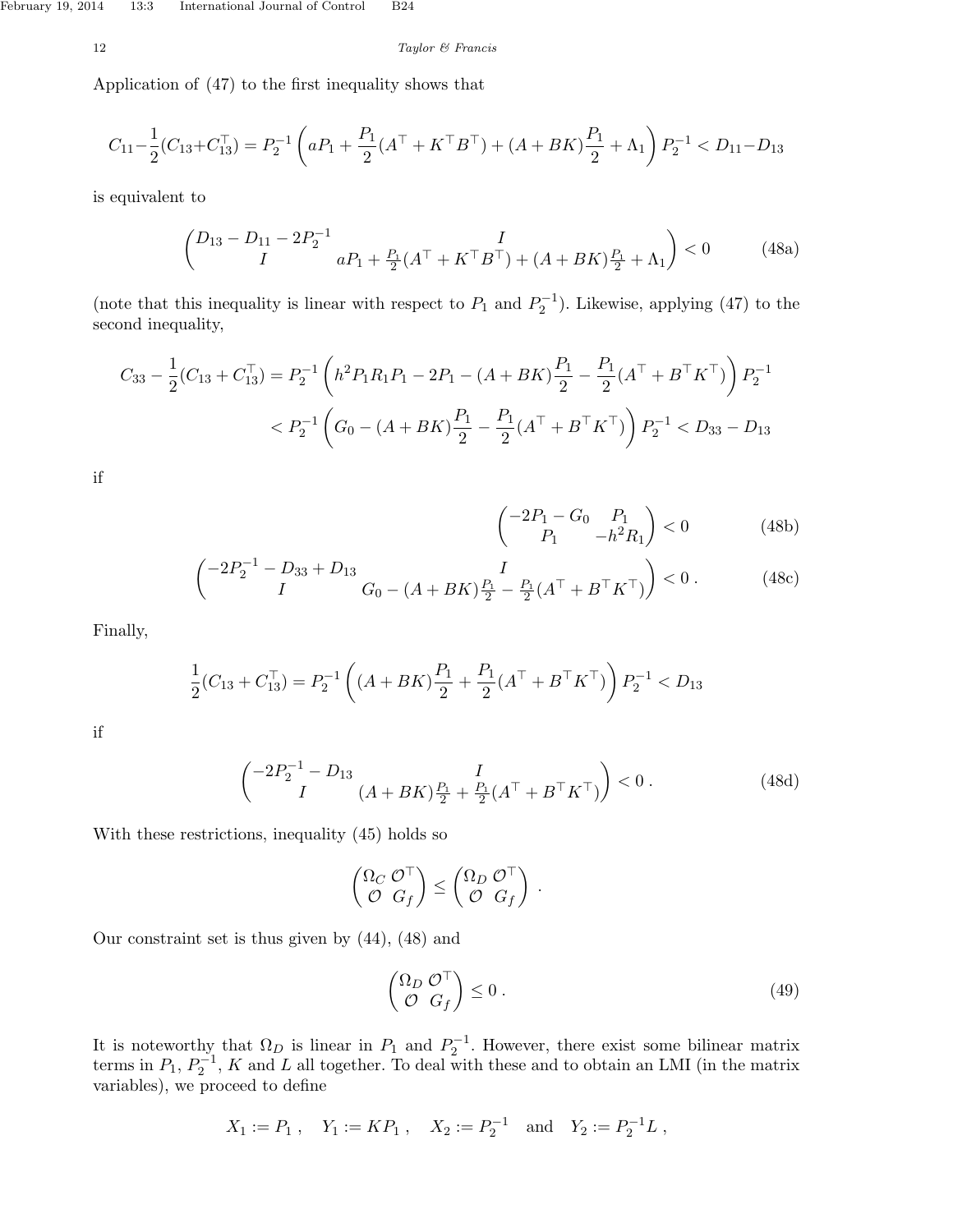So now all the inequalities are linear in the matrix arguments.

A natural objective for the controller is to minimize the volume of the ellipsoid, i.e., to minimize the trace of P, which amounts to minimizing the objective function  $tr(X_1) + tr(X_2^{-1})$ . This is still a nonlinear problem. By including the last linear constraint,

$$
\begin{pmatrix} H & I \\ I & X_2 \end{pmatrix} > 0 , \t\t(50)
$$

we can now state the numerically tractable sub-optimal problem:

minimize  $tr(X_1) + tr(H)$ ,

subject to the constraints  $X_1, X_2, H, R_1, R_2 > 0$  and (44), (48), (49) and (50) with respect to the matrix variables  $X_1, X_2, H, R_1, R_2, D_{11}, D_{13}, D_{33}, G_f, G_0 \in \mathbb{R}^{n \times n}, Y_1 \in \mathbb{R}^{n \times m}, Y_2 \in \mathbb{R}^{q \times n}$ and the scalar variables  $a, b, \rho, \rho_a, \varepsilon$ . The sub-optimal ellipsoid is defined by

$$
P^{-1} = \begin{pmatrix} X_1 & 0 \\ 0 & X_2^{-1} \end{pmatrix} .
$$

The controller and observer gains can be obtained uniquely as  $K = Y_1 X_1^{-1}$  and  $L = X_2 Y_2$ .

Notice that, still, this problem is bilinear in the matrix and scalar variables all together, so we propose the following algorithm:

```
fix \rho, \rho_q and \epsilonset a^* to a very small value a_0set b^* to a very small value b_0set T^* to a very large value T_0for j = 1 to m do
     for i = 1 to n do
         repeat
             try to solve semidefinite programming problem
             increase a^* by STEP1
         until solution is feasible
         set T_i to trace(P^{-1}) evaluated in the solution
         if T_i < T^* then
             set T^* = T_iend if
         divide STEP1 by 2
     end for
     for i = 1 to n do
         repeat
             try to solve semidefinite programming problem
             increase b by STEP2
         until solution is feasible
         set T_i to trace(P^{-1}) evaluated in the solution
         if T_i < T^* then
             set b^* = b_iend if
         divide STEP2 by 2
     end for
  end for
  return a^* and b^*(This algorithm can be readily implemented using off-the-shelf software and requires average
```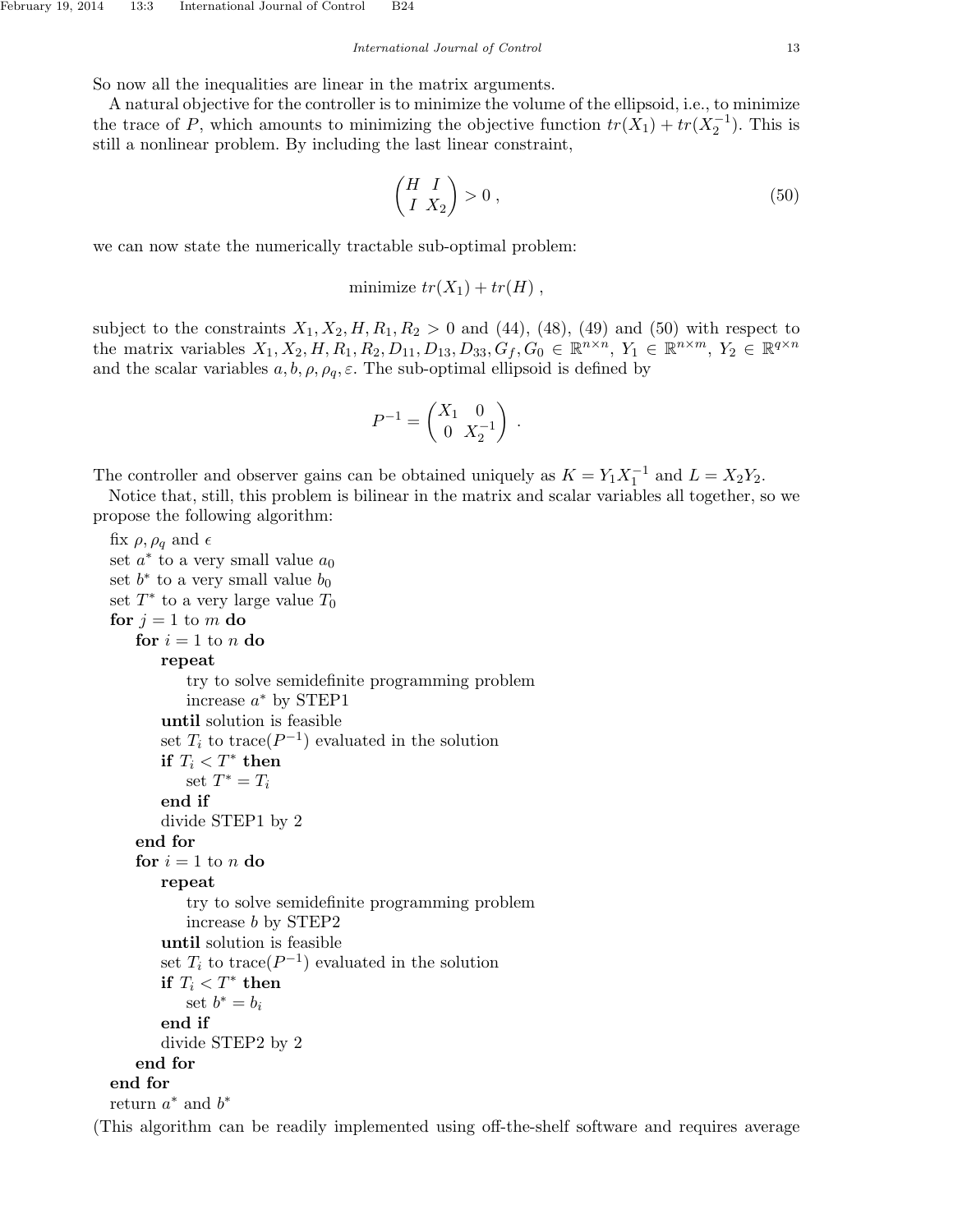programming skills only.)

## 5 Numerical Examples

The previous algorithm was implemented in Matlab to exemplify the applicability of our method. The objective was to design a robust controller based on the previously described method for two different systems. The first one is a two-dimensional nonlinear system, which dynamics are include a sign function and also has bounded state and output perturbations. While the second one is a four-dimensional linear system with bounded uncertainties and perturbations, its dynamics are modeled as a pair of double integrators.

The algorithm was implemented on a mid-end CPU. The time required to obtain a solution depends heavily on the selection of the starting values, if the solution exists but there is no information on the nature of the systems or an idea of the possible values of the solution, the average solving time will increase notably compared to the case when a set of feasible values is known. Most of the time the algorithm succeeded even when the starting values where selected far from a known solution. The algorithm was proposed with simplicity in mind. However, a faster and optimized version of this algorithm should be possible to device and implement.

## 5.1 Example 1

Consider the following discontinuous system:

$$
\dot{x}_1 = \text{sign}(x_2) + v_1
$$

$$
\dot{x}_2 = x_1 + 2u + v_2
$$

$$
\bar{\bar{y}} = x_1 + 2x_2 + \omega_y.
$$

Let us assume that  $|v_1|, |v_2| \leq 0.1$  and that  $|\omega_y| \leq 0.2$ . These bounds satisfy assumption (i) with  $Q_x = Q_y = I_{2\times 2}$ . Using the equivalent transformations discussed in Section 2, we can write the equivalent system (10) as

$$
\dot{x} = \begin{pmatrix} 0 & 1 \\ 1 & 0 \end{pmatrix} x + \begin{pmatrix} 1 \\ 2 \end{pmatrix} u + \begin{pmatrix} \omega_1 \\ \omega_2 \end{pmatrix}
$$

$$
\bar{\bar{y}} = (1 \ 2) x + \omega_y.
$$

By defining

$$
Q_x := \begin{pmatrix} q_{11} & q_{12} \\ q_{21} & q_{22} \end{pmatrix}
$$

it can be seen that

$$
|| f(t,x) - Ax ||_{Q_x}^2 = q_{11} (\text{sign}(x_2) - x_2)^2 \le q_{11} (x_2^2 + 1) .
$$

Choosing  $Q_x = Q = I_{2\times 2}$  and selecting  $\delta = 1$ , assumption (ii) is satisfied. Also, the resulting system is controllable and observable as needed in assumption (iii). The numerical treatment of the minimization problem was stated using the following parameters: the sample time interval is fixed at 0.01 seconds, so we can choose directly  $h = 0.01$ , the initial conditions for the dynamic system are  $x_1(0) = x_2(0) = 10$  and the quantization constant selected was  $c = 1$ . Both, c and h constant, satisfy assumptions (iv) and (v). For the observer the initial conditions were chosen as the origin.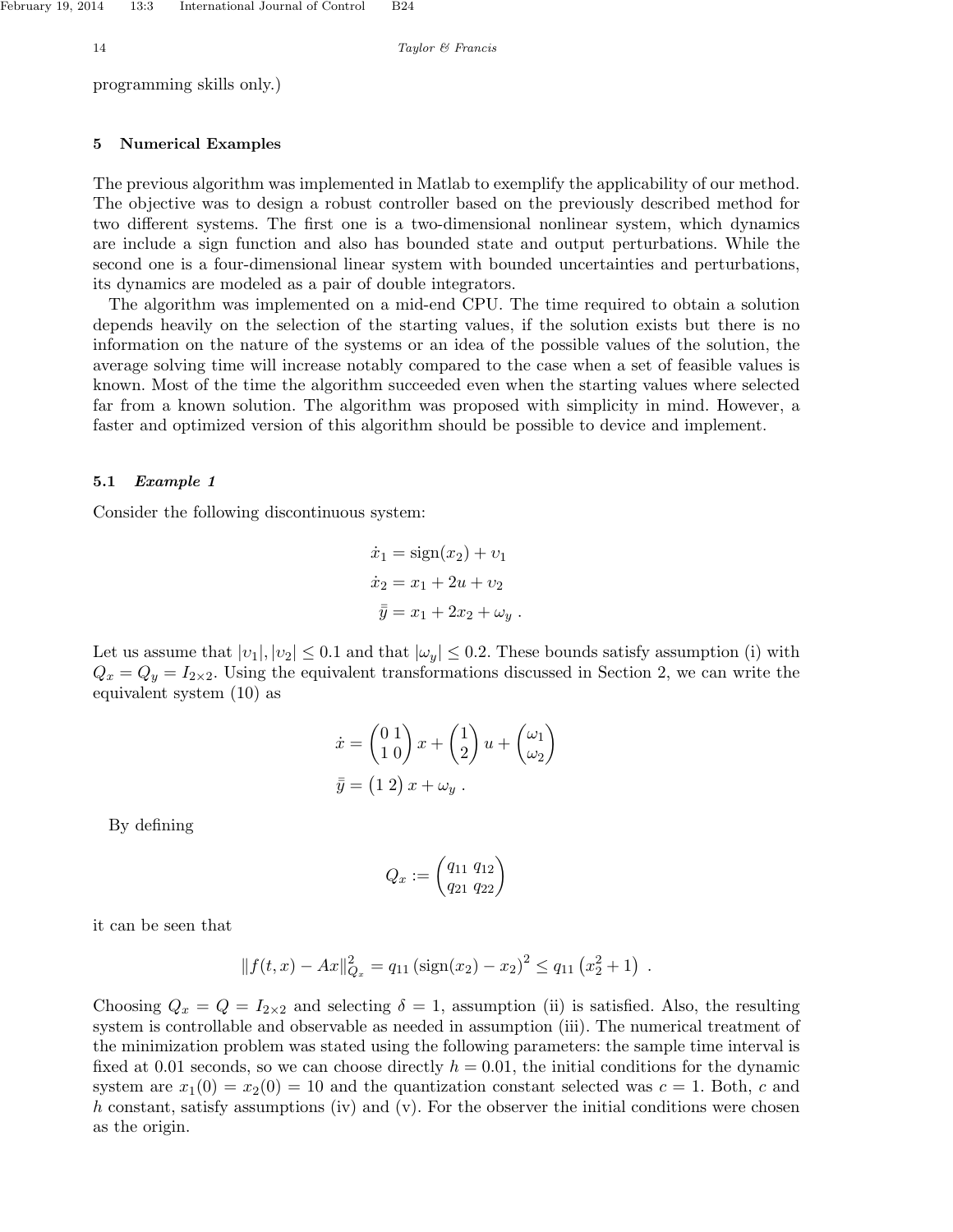

Figure 2. Estimated ellipsoid and system trajectories for Example 1.



Figure 3. Actual and estimated states for Example 1.

Using the algorithm, the observer and the controller gains were obtained as

$$
K = (-16.7123 \t 5.1423)
$$
 and  $L = (1.9306 \t 0.9996)^{\top}$ 

.

The simulated trajectories are shown in Figs. 2 and 3. The estimated ellipsoidal region is also shown in Fig. 2. Notice that the estimation is accurate enough since the ellipsoid encloses the trajectories tightly. An oscillatory effect can be appreciated. This is due to the fact that the trajectories are confined to a bounded region (because of (27)) while, due to uncertainty, the trajectories cannot converge to a fixed point. Fig. 3 shows how the estimated states converge to the actual ones. Finally, Fig. 4 shows a comparison between the control input  $u$  and the measurable output  $y$ . It is clear that this output is quantized. The effect of the quantization and the measurement noise can be appreciated.

## 5.2 Example 2

For the second example, an optical disk drive system is used. The dual-actuator disk drive system was modeled as a pair of double integrators (Phillips and Tomizuka 1995). The four states in this case were the relative position error and its derivative and the tracking error and its derivative.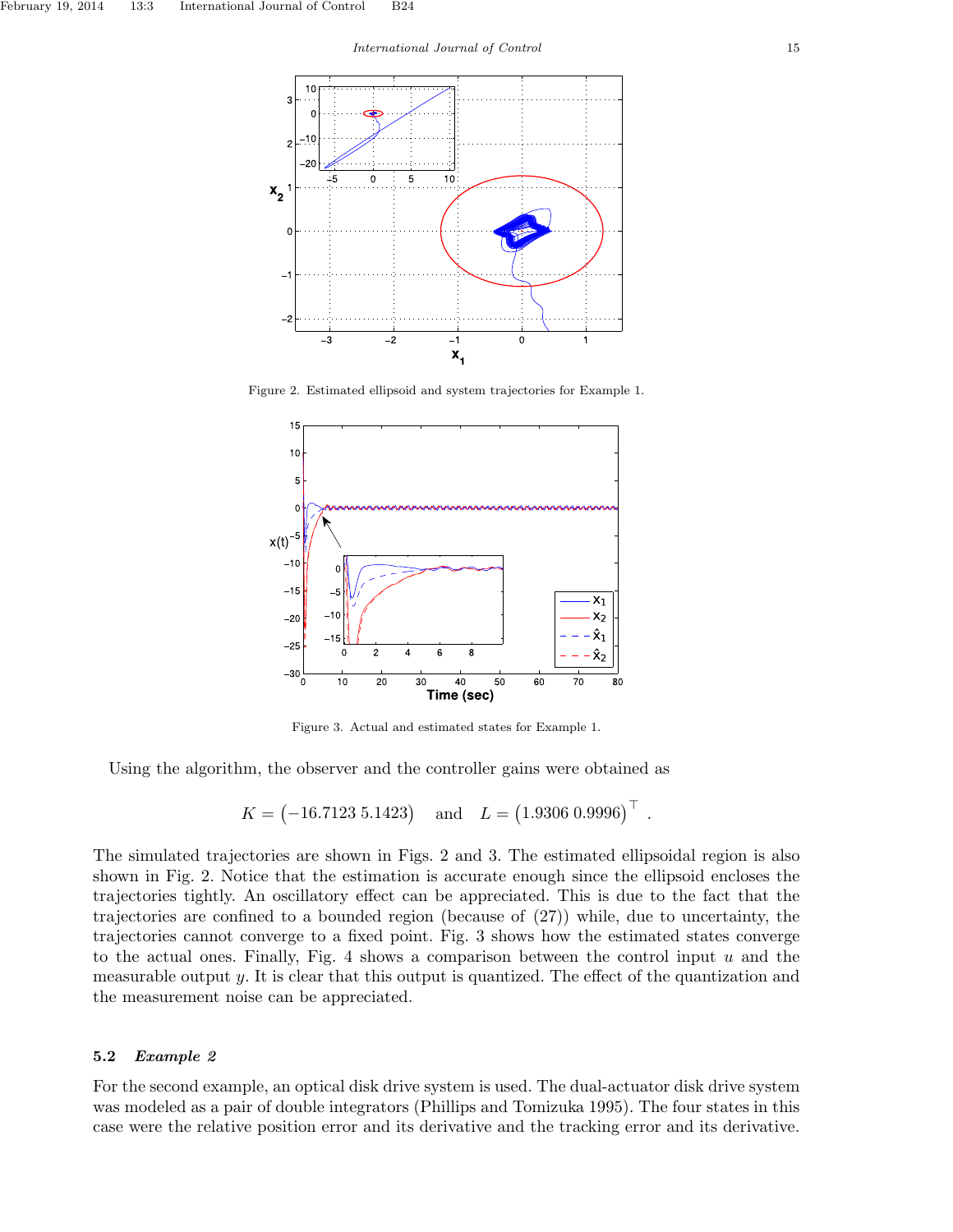

Figure 4. Input and output signals for Example 1.

The system is perturbed by  $\|\omega_x\| \leq 0.1$  and  $\|\omega_y\| \leq 0.2$ 

$$
\begin{aligned}\n\dot{x} &= \begin{pmatrix} 0 & 1 & 0 & 0 \\ 0 & 0 & 0 & 0 \\ 0 & 0 & 0 & 1 \\ 0 & 0 & 0 & 0 \end{pmatrix} x + \begin{pmatrix} 0 & 0 \\ 10 & 0 \\ 0 & 0 \\ -10 & -20 \end{pmatrix} u + \omega_x \\
\bar{y} &= \begin{pmatrix} 1 & 0 & 0 & 0 \\ 0 & 0 & 1 & 0 \end{pmatrix} x + \omega_y .\n\end{aligned} \tag{51}
$$

.

The simulation was run using the same sample time  $h = 0.01$ , and  $x_i(0) = 5$  with  $i = 1, 2, 3, 4$ for initial conditions. Two different quantization constants were considered, the first one was  $c = 1$  and the second was  $c = 2$ .

The observer and the controller gains were obtained as

$$
K = \begin{pmatrix} -4.8202 & -3.6144 & -0.7786 & -1.5238 \\ 1.4946 & 1.1088 & 1.0644 & 1.1027 \end{pmatrix} \text{ and } L = \begin{pmatrix} 3.8594 & 3.7234 & 0.0000 & 0.0000 \\ 0.0000 & 0.0000 & 3.8594 & 3.7234 \end{pmatrix}^{\top}
$$

Fig. 5 shows the ellipsoid projection on the  $x_1 - x_2$  plane with the respective trajectories when  $c = 1$ . The first three states and its estimations can be seen in Fig. 6. Both inputs and outputs are shown in Fig. 7. It is worth pointing out that the outputs in steady state only use the first level of quantization  $(\pm c)$ .

The remaining figures were obtained using a quantization constant  $c = 2$ . Certain differences between the two choices of quantization constants are worth commenting. First, the estimated ellipsoidal region and the actual convergence region are obviously larger due to a bigger quantization constant effect, as can be seen in Fig. 8. Also, the estimation error is larger (Fig. 9). Finally, in Fig. 10, although the steady state output still only uses the first level of quantization  $\pm c$ , it is twice as large as in the first case.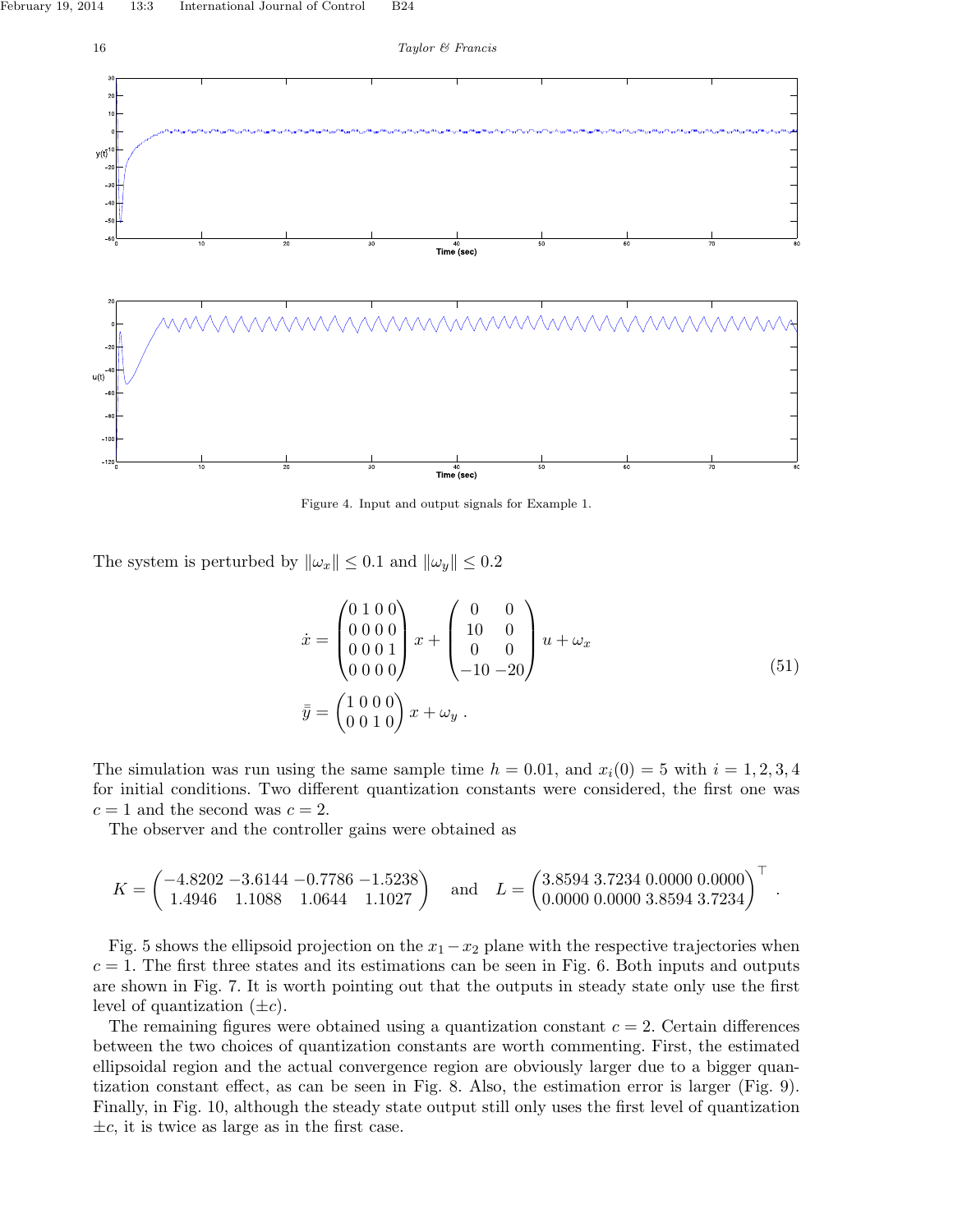

Figure 5. Ellipsoidal region and system trajectories for Example 2 with  $c = 1$ .



Figure 6. First two actual and estimated states for Example 2 with  $c = 1$ .

## 6 Conclusions

In this paper, a new analytical and numerical methodology for robust control design associated with nonlinear perturbed systems was developed. We also considered sampled-data and quantization at the output of these systems. In the model we used, the quantization error was bounded. The control design strategy proposed in this paper is an extension of the attractive ellipsoid method. This approach produces a control law such that the existence and an actual characterization of a minimal-size attractive ellipsoid for the closed-loop system can be guaranteed. The computational implementation of the aforementioned method led us to a complex nonlinear minimization problem with nonlinear matrix constraints. In this contribution we proposed an effective relaxation from this initial optimization problem to a semidefinite programming problem (linear in the matrix variables). The final product was an attractive ellipsoidal region with a minimal 'size'.

Finally, this approach can be generalized to systems with delays and networked control systems with relative ease. It also seems possible to apply the presented control design techniques in combination with some nonlinear feedback control strategies.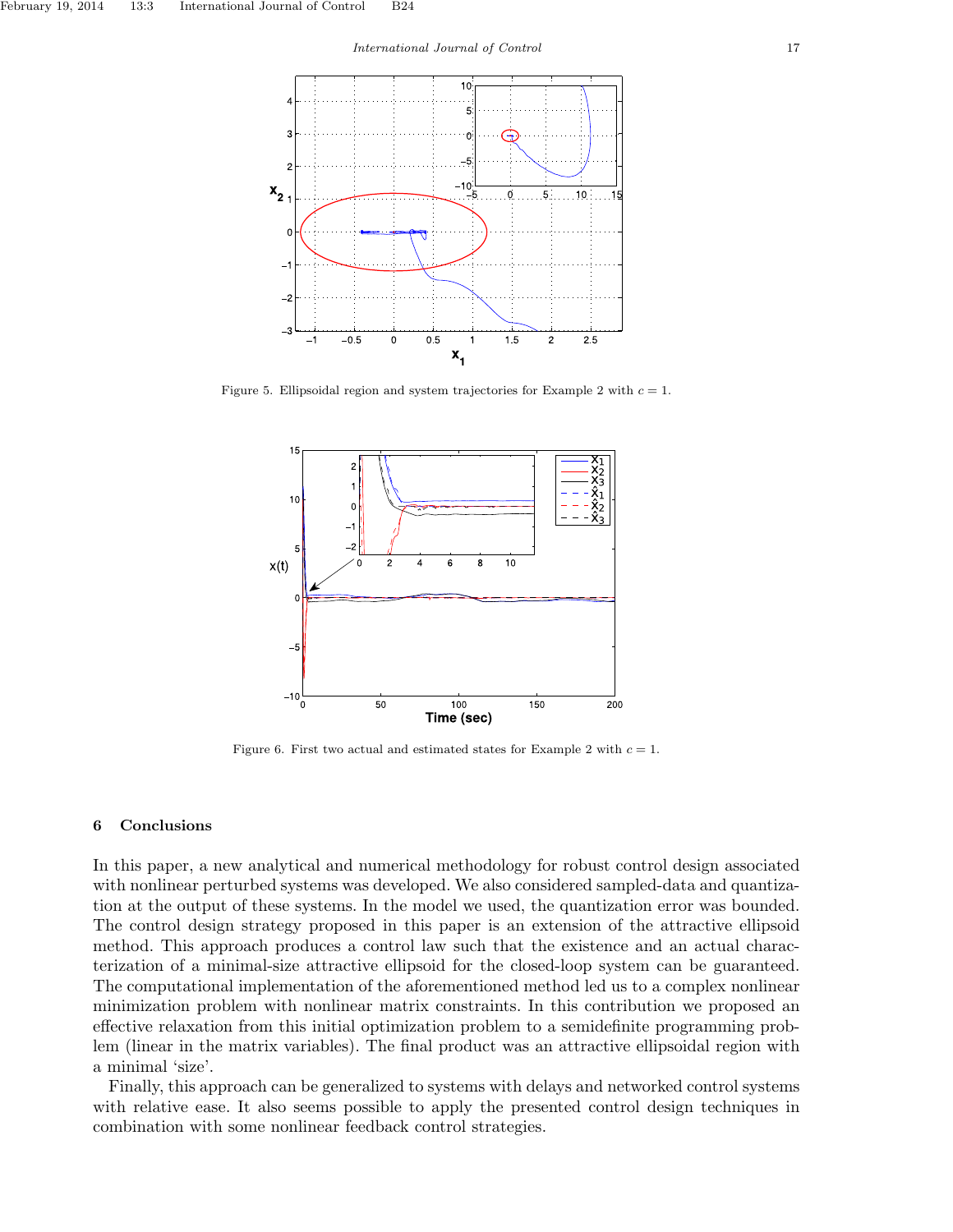18 REFERENCES



Figure 7. Input and output signals for Example 2 with  $c = 1$ .



Figure 8. Ellipsoid and system trajectories for Example 2 with  $c = 2$ .

## References

- Azhmyakov, V., Poznyak, A., and Gonzalez, O. (2013b), "On the Robust Control Design for a Class of Nonlinearly Affine Control Sustems: The Attractive Ellipsoid Approach," Journal of Industrial and Managment Optimization, 9, 579 – 593.
- Azhmyakov, V., Poznyak, A., and Juárez, R. (2013a), "On the practical stability of control processes governed by implicit differential equations: The invariant ellipsoid based approach Feedback Stabilization of Networked Control Systems With Packet Dropouts," Journal of the Franklin Institute, 350, 2229 – 2243.
- Brockett, R.W., and Liberzon, D. (2000), "Quantized Feedback Stabilization of Linear Systems," IEEE Trans. Autom. Control, 47, 1279 – 1289.
- Davila, J., and Poznyak, A. (2011), "Dynamic sliding mode control design using attracting ellipsoid method,"  $Automatica$ , 47, 1467 – 1472.
- Fridman, E. (2001), "New Lyapunov-Krasovskii functionals for stability of linear retarded and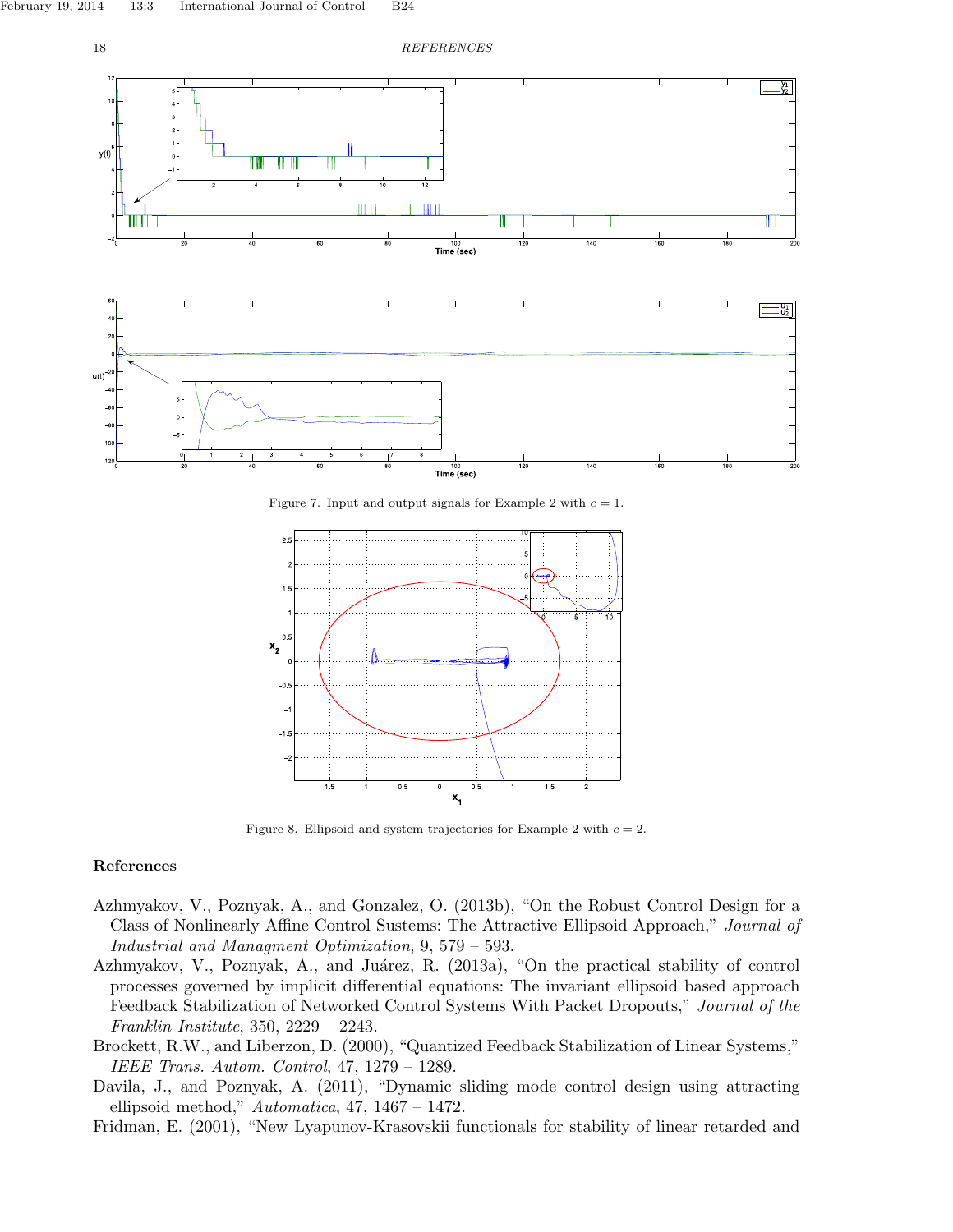#### $\begin{tabular}{c} \bf \textit{REFERENCES} \\ \bf \end{tabular}$



Figure 9. Actual states and estimated states for Example 2 with  $c = 2$ .



Figure 10. Input and output signals for Example 2 with  $c = 2$ .

neutral type systems," Systems and Control Lett., 43, 309 – 319.

- Fridman, E. (2006), "Descriptor Discretized Lyapunov Functional Method: Analysis and Design," IEEE Trans. Autom. Control, 51, 890 – 897.
- Fridman, E., and Dambrine, M. (2009), "Control under quantization, saturation and delay: An LMI approach," Automatica, 45, 2258 – 2264.
- Fridman, E., and Niculescu, S.I. (2008), "On complete Lyapunov-Krasovskii functional techniques for uncertain systems with fast-varying delays," Int. J. Robust Nonlinear Control, 18,  $364 - 374.$
- Fu, M., and Xie, L. (2005), "The Sector Bound Approach to Quantized Feedback Control," IEEE Trans. Autom. Control, 50, 1698 – 1711.
- Gao, H., and Chen, T. (2008), "A new approach to quantized feedback control systems," Auto $matica, 44, 534 - 542.$
- Glover, J.D., and Schweppe, F.C. (1971), "Control of Linear Dynamic Systems with Set Constrained Disturbance," IEEE Trans. Autom. Control, 16, 411 – 423.
- Hartman, P., Ordinary Differential Equations, Philadelphia: Society for Industrial and Applied